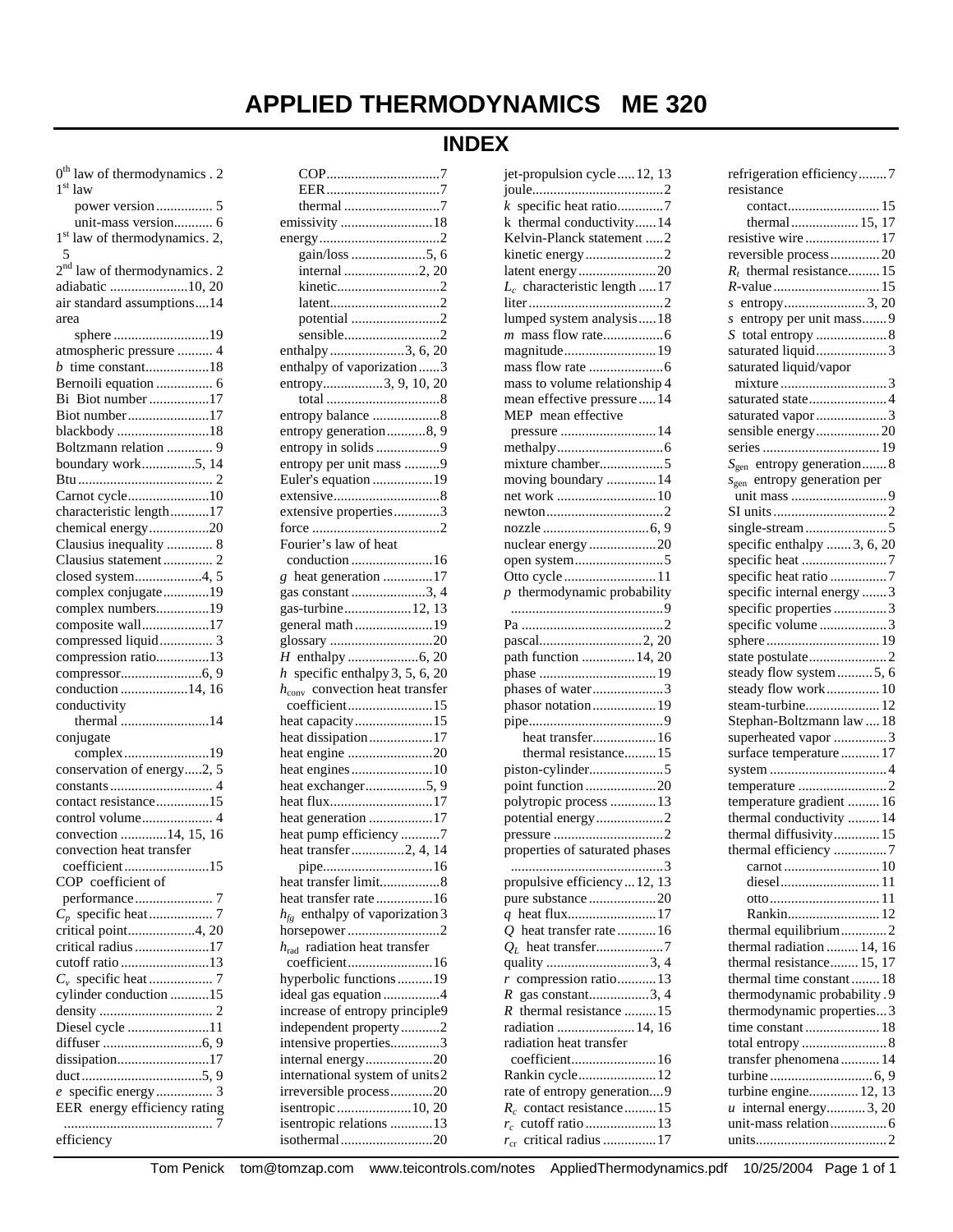| SI <sub>2</sub>               | watt                   |
|-------------------------------|------------------------|
|                               | $W_h$ boun             |
| V average flow velocity5, 6   | wire                   |
| volume                        | resisti                |
|                               | $W_{\text{net}}$ net   |
| volume to mass relationship 4 | $W_{\text{net,in}}$ ne |
| W minimum power               | $W_{\text{net,out}}$ n |
|                               | work                   |
|                               |                        |

| $W_h$ boundary work5, 14 |
|--------------------------|
| wire                     |
|                          |
|                          |
|                          |
|                          |
|                          |

| $w_{\text{rev}}$ steady flow work 10  |
|---------------------------------------|
| x quality3,4                          |
| $\Delta E$ energy                     |
|                                       |
| $\Delta s$ change in entropy per unit |
|                                       |
| ΔS entropy change9                    |
| $\alpha$ thermal diffusivity 15       |

| ε emissivity 18          |
|--------------------------|
|                          |
| v specific volume 3, 4   |
|                          |
| $pC_p$ heat capacity  15 |

# **BASIC THERMODYNAMICS**

# **0TH LAW OF THERMODYNAMICS**

Two bodies which are each in thermal equilibrium with a third body are in thermal equilibrium with each other.

# **1ST LAW OF THERMODYNAMICS**

#### **The Conservation of Energy Principle**

The amount of energy gained by a system is equal to the amount of energy lost by the surroundings.

### **2ND LAW OF THERMODYNAMICS**

Processes occur in a certain direction and energy has quality as well as quantity. For example, heat flows from a high temperature place to a low temperature place, not the reverse. Another example, electricity flowing through a resistive wire generates heat, but heating a resistive wire does not generate electricity.

**Kelvin-Planck statement:** It is impossible for any device that operates on a cycle to receive heat from a single reservoir and produce a net amount of work.

**Clausius statement:** It is impossible to construct a device that operates in a cycle and produces no effect other than the transfer of heat from a lower temperature body to a higher temperature body.

# **STATE POSTULATE**

The state of a simple compressible system is completely specified by two independent, intensive properties. Two properties are **independent** if one property can be varied while the other one is held constant. Properties are **intensive** if they do not depend on size, e.g. the properties of temperature, pressure, entropy, density, specific volume.

### **UNITS**

Energy, work, heat transfer: [J]

$$
J(joule) = N \cdot m = V \cdot C = W \cdot s = A \cdot V \cdot s = F \cdot V^2 = \frac{C^2}{F}
$$

 $1 \text{ kJ} = 0.94782 \text{ B}$ tu  $1 \text{ B}$ tu = 1.055056 kJ

Rate of energy, work or heat transfer: [J/s or W]

$$
W (watt) = \frac{J}{s} = \frac{N \cdot m}{s} = \frac{C \cdot V}{s} = V \cdot A = \frac{F \cdot V^2}{s} = \frac{1}{746} H P
$$

Pressure: [Pa or  $N/m^2$  or  $\text{kg}/\text{ms}^2$ ]

Pa (pascal) = 
$$
\frac{N}{m^2} = \frac{kg}{m \cdot s^2} = \frac{J}{m^3} = \frac{W \cdot s}{m^3} = 1.45038 \times 10^{-4} \text{ psi}
$$

Density:  $[kg/m^3]$ 

Force:  $[N \text{ or } kg \cdot m/s^2]$ 

N (newton) = 
$$
\frac{kg \cdot m}{s^2}
$$
 =  $\frac{J}{m}$  =  $\frac{C \cdot V}{m}$  =  $\frac{W \cdot s}{m}$ 

Temperature:  $[°C$  or K]  $0°C = 273.15K$ Volume:  $[m^3] = 1000$  liters

**Note:** In this class, we typically use units of KJ, KPa, and KW.

#### **SI UNITS, International System of Units**

| Length            | meter    | Temperature:     | kelvin   |
|-------------------|----------|------------------|----------|
| Mass:             | kilogram | Amount:          | mole     |
| Time:             | second   | Light intensity: | candela. |
| Electric current: | ampere   |                  |          |

# **ENERGY** [J]

Kinetic energy  $KE = \frac{1}{2}mv^2$ 2  $KE = \frac{1}{2}mv$ 

Potential energy  $PE = mgz$ 

Total energy of the system  $E = U + KE + PE$ 

 $U =$  internal energy, i.e. sensible energy (translational, rotational, vibrational), latent energy (atomic structure, melting ice), chemical energy (bonding, separating water into hydrogen & oxygen), nuclear.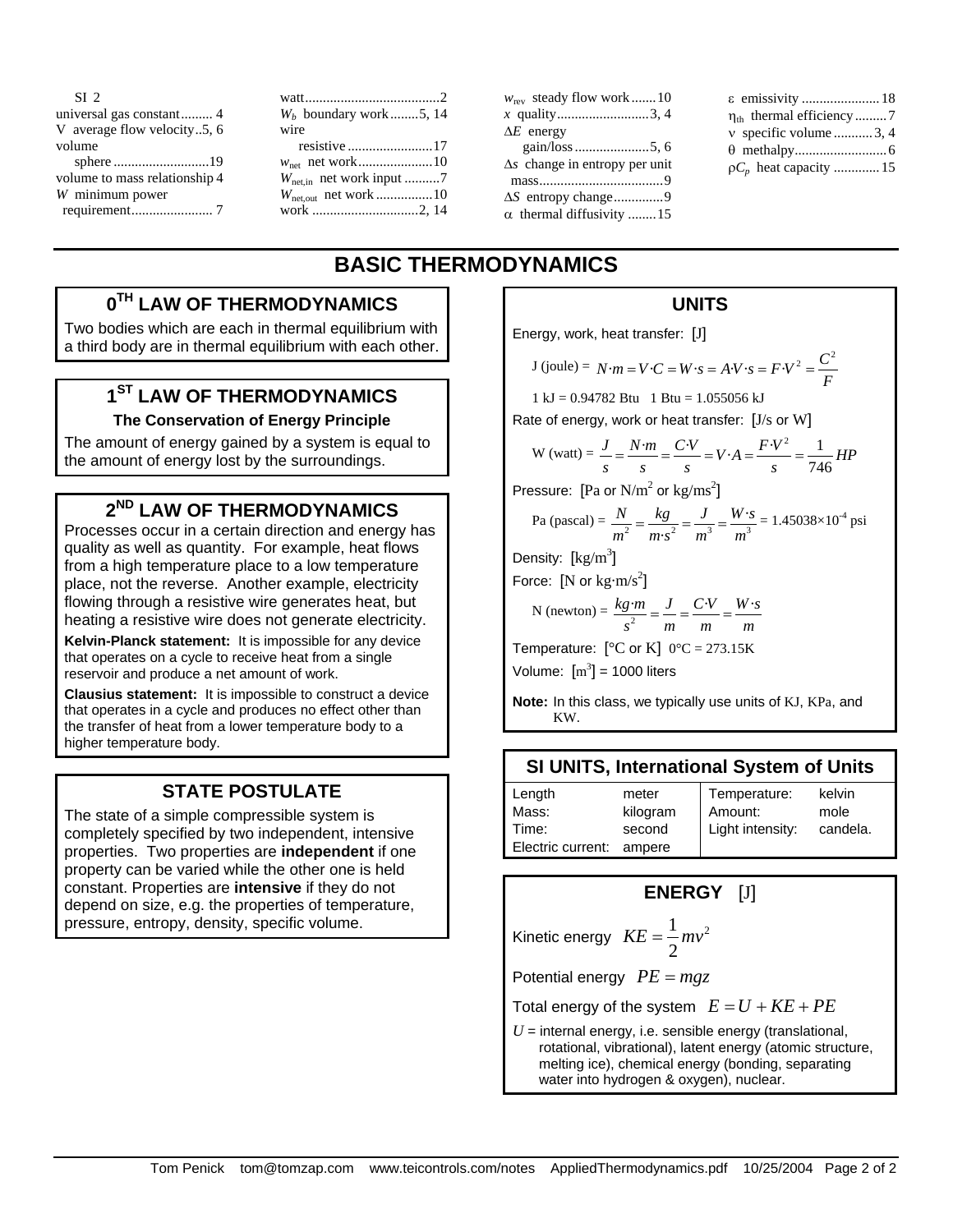#### **THERMODYNAMIC PROPERTIES**

Thermodynamic properties are related to the energy of the system, i.e. temperature, pressure, mass, volume.

**Extensive properties** depend on the size or extent of the system, e.g. volume, mass, total energy.

**Intensive properties** are independent of size, e.g. temperature, pressure, entropy, density, specific volume.

#### **SPECIFIC PROPERTIES**

Extensive properties per unit mass are called specific properties.

Specific volume  $v = \frac{V}{m}$  [m<sup>3</sup>/kg]\* Specific energy  $e = \frac{E}{m}$  [kJ/kg]

Specific internal energy  $u = \frac{U}{m}$  [kJ/kg]

\*We have to be careful with the units for specific volume. By convention, we deal in units of kJ, kW, and kPa for many values. When specific volume or volume is included in an equation, there is often a factor of 1000 involved.

# *R* **GAS CONSTANT** [kJ/(kg·K)]

$$
R = C_p - C_v
$$

 $C_p$  = specific heat at constant pressure  $[kJ/(kg \cdot {}^{\circ}C)]$ 

 $C_v$  = specific heat at constant volume  $[kJ/(kg \cdot {}^{\circ}C)]$ 

| Gas Constant of Selected Materials @300K $[kJ/(kg \cdot {}^{\circ}C)]$ |        |                        |        |                 |        |  |
|------------------------------------------------------------------------|--------|------------------------|--------|-----------------|--------|--|
| Air                                                                    | 0.2870 | Carbon monoxide 0.2968 |        | Methane 0.5182  |        |  |
| Argon                                                                  | 0.2081 | Chlorine               | 0.1173 | <b>Neon</b>     | 0.4119 |  |
| <b>Butane</b>                                                          | 0.1433 | Helium                 | 2.0769 | Nitrogen 0.2968 |        |  |
| Carbon dioxide                                                         | 0.1889 | Hydrogen               | 4.1240 | Oxygen          | 0.2598 |  |

#### **PROPERTIES OF WATER**

**Compressed liquid:** Properties for compressed liquid are insensitive to pressure. For a given temperature use the *f* subscripted values from tables A-4 and A-5, e.g.  $v \approx v_f$ ,  $u \approx u_f$ , etc. However, in the

case of enthalpy,  $|h \approx h_f + (P-P_{sat})v$ .

**Saturated phases:** Properties for the saturated phases of water are determined using tables A-4 and A-5 in the back of the book and the formulas below. Note that the *fg* subscript stands for the difference between the *g* subscripted quantity and the *f* subscripted quantity, e.g.  $u_{g}-u_{f}=u_{fg}$ , and is provided for convenience.

Specific volume  $v = (1 - x)v_f + xv_g$  [m<sup>3</sup>/kg] Internal energy  $u = (1-x)u_f + xu_g = u_f + xu_{fg}$  [kJ/kg] Enthalpy  $|h = (1 - x)h_f + xh_g = h_f + xh_{fg}$  [kJ/kg] Entropy  $|s = (1-x) s_f + x s_g = s_f + x s_g$  [kJ/(kg·K)] Quality *<sup>f</sup> g f*  $v - v$ *x*  $v_{\circ} - v$ ∫no units]

**Superheated vapor:** Properties for superheated vapor are read directly from table A-6 in the back of the book.

#### **PHASES OF WATER**

The different states in which water exists are its phases. We are only concerned with the liquid and vapor states.

- **compressed liquid** purely liquid, at less than saturation temperature (boiling point at pressure),  $v < v_f$
- **saturated liquid** purely liquid, but at the saturation temperature (any additional heat will cause some vaporization),  $v = v_f$
- **saturated liquid/vapor mixture** a mixture of liquid and vapor at the temperature (and pressure) of saturation,  $v_f < v < v_g$
- **saturated vapor** purely vapor, but at the saturation temperature (any loss of heat will cause some condensation to occur),  $v = v<sub>g</sub>$

**superheated vapor** – purely vapor, above the saturation temperature,  $v > v_g$ 

# **ENTHALPY OF VAPORIZATION** [hfg]

The amount of energy needed to vaporize a unit mass of saturated liquid at a given temperature or pressure.

 $h_{fg}$  = enthalpy of vaporization [kJ/kg]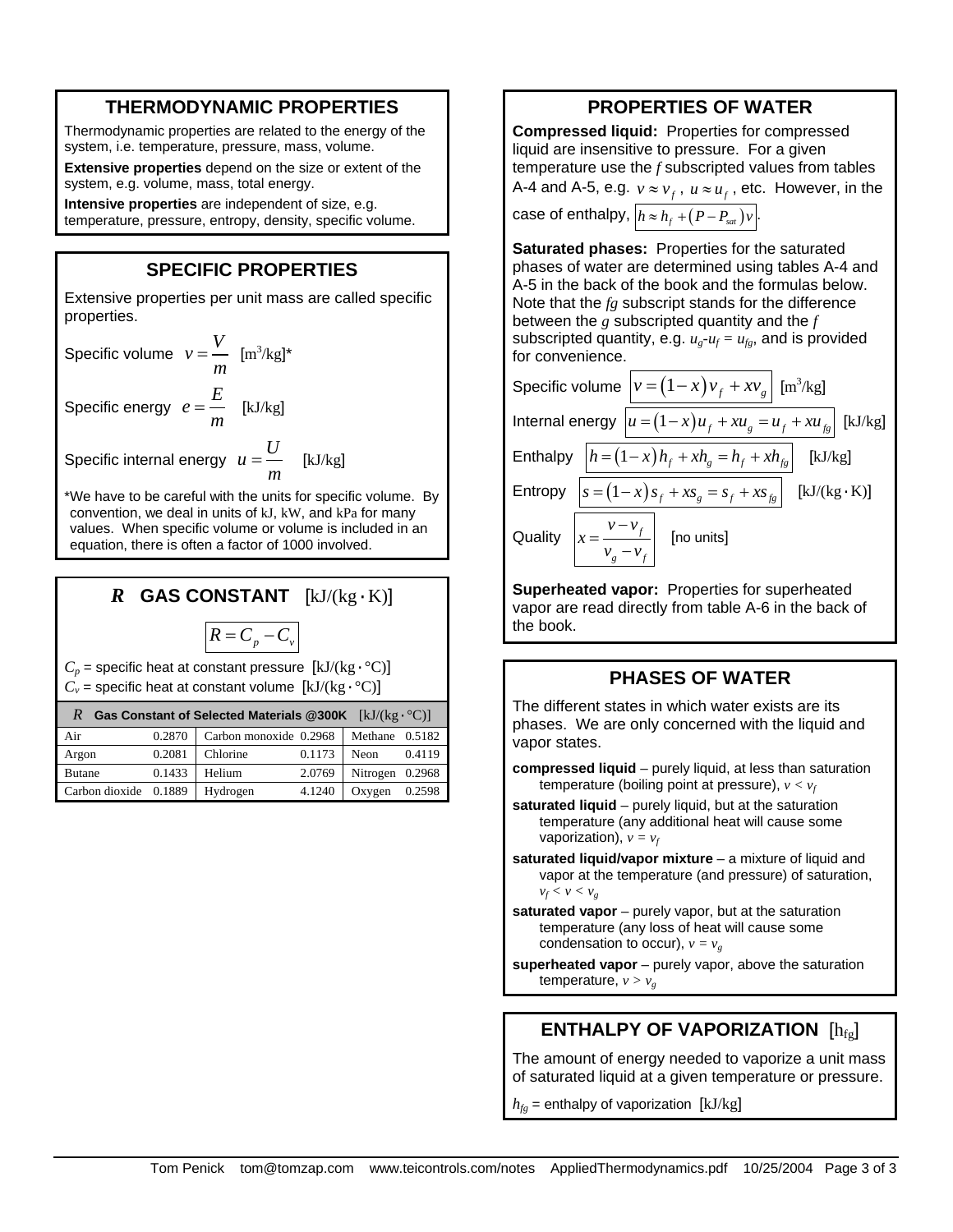#### *x* **QUALITY**

The quality is a value from 0 to 1 describing the ratio of vapor mass to total mass of a pure substance. It is only applicable at saturation temperature. A quality of 0 denotes a saturated liquid and a quality of 1 denotes saturated vapor.

$$
x = \frac{m_g}{m_g + m_f}
$$

 $m<sub>g</sub>$  = mass of the gas [kg]  $m_f$  = mass of the fluid (liquid)  $\lceil \text{kg} \rceil$ 

### **VOLUME TO MASS RELATIONSHIP**

For the saturated state.

$$
V = V_f + V_g = m_f v_f + m_g v_g
$$

 $V =$  total volume  $[m^3]$ 

 $V_f$  = volume of the fluid (liquid)  $\text{[m}^3\text{]}$ 

 $V_g$  = volume of the gas  $\text{[m}^3\text{]}$ 

 $m_f$  = mass of the fluid (liquid) [kg]  $v_f$  = volume density of the fluid (liquid)  $\text{[m}^3/\text{kg}]$ 

 $m<sub>g</sub>$  = mass of the gas [kg]

 $v_g =$  volume density of the gas  $[m^3/kg]$ 

### **IDEAL GAS EQUATION**

The ideal gas formula assumes no intermolecular forces are involved. The ideal gas formula may be used as an approximation for the properties of gases which are a high temperatures/low pressures well out of range of their saturation (liquification) values, e.g. air at room temperature and atmospheric pressure can be considered an ideal gas.. Don't use this formula for steam, especially near saturation; use the water property tables.

$$
Pv = RT
$$
 or  $PV = mRT$ 

1  $\frac{1}{2}$ 

In a closed system, *m* and *R* are constant, so  $\frac{1+\mathbf{v}_1}{2} = \frac{12\mathbf{v}_2}{2}$  $\frac{P_1 V_1}{T_1} = \frac{P_2 V_1}{T_2}$ 

$$
P =
$$
 pressure [kPa]

$$
v = V/m
$$
specific volume [m<sup>3</sup>/kg]

 $V =$  volume  $[m^3]$ 

$$
m = \text{mass} [kg]
$$

 $R =$  gas constant (0.287 for air)  $[kJ/(kg \cdot K)]$ 

*T* = absolute temperature  $[K]$  (°C + 273.15)

# **CONSTANTS**

Atmospheric pressure: 101.33 kPa

Boltzmann constant:  $1.380658\times10^{-23}$  kJ/(kmol·K) Critical point, water 22 Mpa, 374°C

Gas constant  $R = R_v/M$  where M is molecular weight

 $(R = 287 \text{ J/(kg} \cdot \text{K}) \text{ for air})$ Temperature in Kelvin: °C + 273.15

Universal gas constant:  $R<sub>u</sub> = 8.314 \text{ kJ/(kmol} \cdot \text{K)}$ 

#### **ENERGY TRANSFER** [kJ]

Whether energy transfer is described as heat or work can be a function of the location of the system boundary. The system boundary may be drawn to suite the problem. The area enclosed is also referred to as the **control volume**.

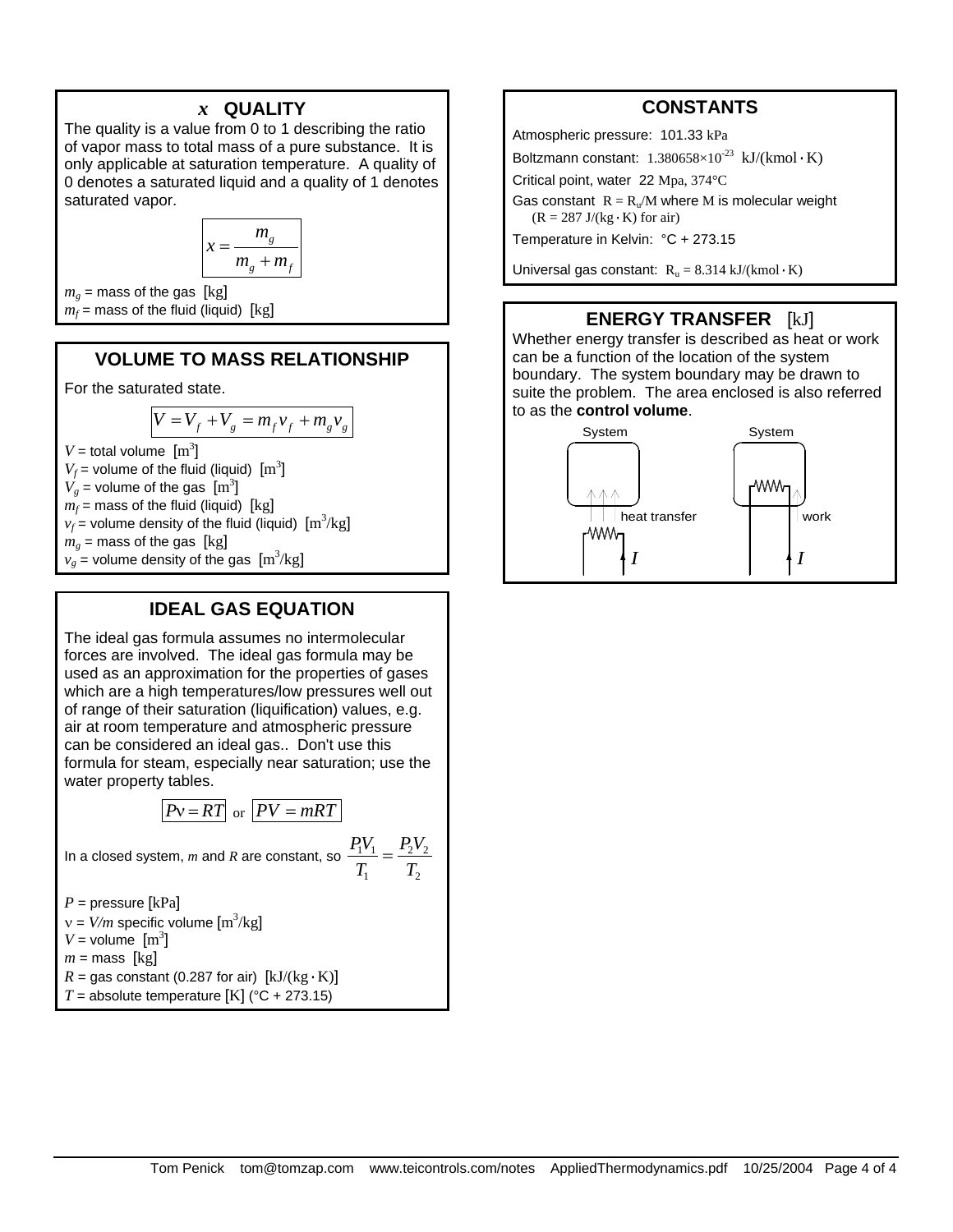

#### **1st LAW, POWER VERSION** [kW] **for open systems**

Differentiation of the  $1<sup>st</sup>$  Law of Thermodynamics with respect to time yields the power version. Used for mixture chamber, heat exchanger, heater in a duct problems.

$$
\dot{Q} - \dot{W} = \dot{m} \left( \Delta h + \Delta k e + \Delta p e \right)
$$

$$
\dot{Q} - \dot{W} = \dot{m} \left[ h_2 - h_1 + \frac{V_2^2 - V_1^2}{2(1000)} + \frac{g(z_2 - z_1)}{1000} \right]
$$

*where*  $h_2 - h_1 = C_{n \text{ ave}} (T_2 - T_1)$ 

 $\dot{Q}$  = net heat transfer per unit time across system

boundaries, positive when flowing inward  $[kW]$  or  $kJ/s$ ]

- $W =$  net work done per unit time in all forms, positive when flowing outward [kW or kJ/s]
- $\dot{m}$  = mass flow rate through the control volume  $\lceil \text{kg/s} \rceil$ Note that to obtain this value, typically the *ideal gas equation* (p4) and the *mass flow rate* (p6) formulas will be used.
- $\Delta h$  = net change in enthalpy [kJ/kg]

$$
\Delta ke = \text{net change in the kinetic energy per unit mass [kJ/kg]}
$$

- ∆*pe* = net change in the potential energy per unit mass [kJ/kg]
- V = average flow velocity (note 1 kJ/kg =  $1000 \text{ m}^2/\text{s}^2$ ) [m/s]
- $g =$  acceleration of gravity 9.807 m/s<sup>2</sup>
- $z =$  elevation to some reference point  $[m]$
- $C_{p,avg}$  = specific heat at constant pressure, averaged for the two temperatures [kJ/(kg·°C)]
- $T_1, T_2$  = temperature of the fluid at the inlet and outlet respectively  $[°C$  or K]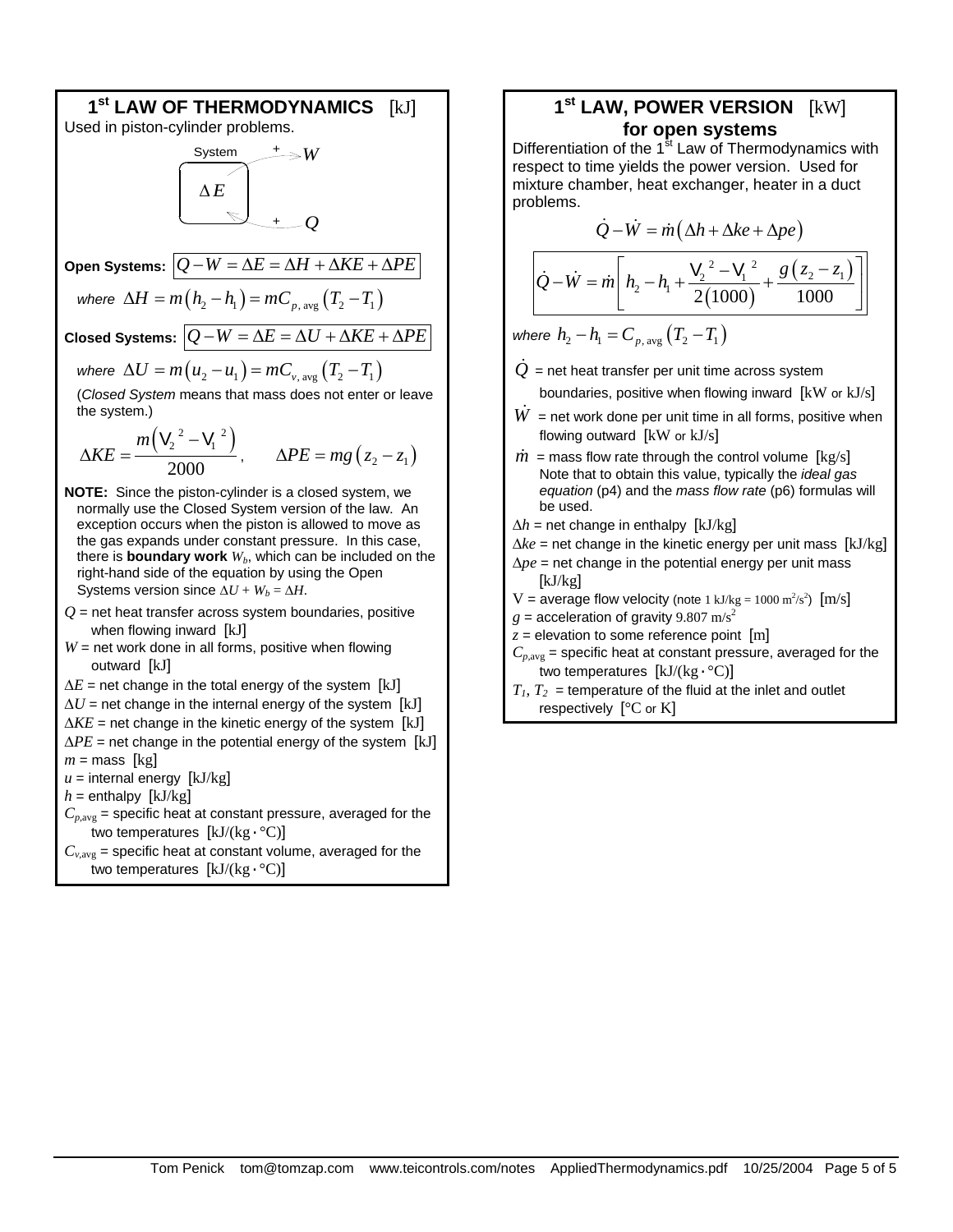# **1st LAW, UNIT-MASS VERSION** [kJ/kg]

The division of the power version of the 1<sup>st</sup> Law of Thermodynamics equation by the flow rate yields the unit-mass version. Used in nozzle, diffuser, turbine, and compressor problems.

**Open Systems:**  $q - w = \Delta h + \Delta k e + \Delta p e$ 

$$
q - w = h_2 - h_1 + \frac{V_2^2 - V_1^2}{2(1000)} + \frac{g(z_2 - z_1)}{1000}
$$

*where*  $h_2 - h_1 = C_{p \text{ ave}} (T_2 - T_1)$ 

**Closed Systems:**  $q - w = \Delta u + \Delta ke + \Delta pe$ 

$$
q - w = u_2 - u_1 + \frac{V_2^2 - V_1^2}{2(1000)} + \frac{g(z_2 - z_1)}{1000}
$$

*where*  $u_2 - u_1 = C_{v \text{avg}} (T_2 - T_1)$ 

 $q$  = heat transfer per unit mass  $[kJ/kg]$  $w =$  work done per unit mass  $[kJ/kg]$ *see also BERNOULI EQUATION next.*

# **BERNOULI EQUATION**

For the steady flow of liquid through a device that involves no work interactions (such as a nozzle or pipe section), the work term is zero and we have the expression known as the Bernouli equation.

$$
0 = v(P_2 - P_1) + \frac{V_2^2 - V_1^2}{2(1000)} + \frac{g(z_2 - z_1)}{1000}
$$

 $v = V/m$  specific volume  $[m^3/kg]$ 

*P* = pressure [kPa]

V = average flow velocity (note  $1 \text{ kJ/kg} = 1000 \text{ m}^2/\text{s}^2$ )  $\text{[m/s]}$ 

 $g =$  acceleration of gravity 9.807 m/s<sup>2</sup>

 $z =$  elevation to some reference point  $[m]$ 

# *H* **ENTHALPY** [kJ]

The sum of the internal energy and the volumepressure product. If a body is heated without changing its volume or pressure, then the change in enthalpy will equal the heat transfer. We see this more often in its per unit mass form (*see next*) called specific enthalpy but still referred to as enthalpy.

 $H = U + PV$ 

 $U =$  internal energy  $[kJ]$ *P* = pressure [kPa]  $V =$  volume  $\text{[m}^3\text{]}$ 

### *h* **SPECIFIC ENTHALPY** [kJ/kg]

The per unit mass version of enthalpy (see previous) and often referred to as simply *enthalpy*, the exact meaning to be determined from context.

$$
\Delta h = \Delta u + v \Delta P
$$
incompressible substance  
\n
$$
\Delta h = \int_{1}^{2} C_p(T) dT \Box C_{p, avg} \Delta T
$$
ideal gas  
\n
$$
h = u + RT
$$
ideal gas  
\n
$$
u = \text{internal energy [kJ/kg]}
$$
  
\n
$$
v = V/m \text{ specific volume [m3/kg]}
$$

 $P =$  pressure [kPa]

 $C_{p,avg}$  = specific heat at constant pressure, averaged for the two temperatures  $[kJ/(kg \cdot {}^{\circ}C)]$ 

*T* = absolute temperature  $[K]$  (°C + 273.15)

 $R =$  gas constant (287 for air)  $[J/(kg \cdot K)]$ 

# θ **METHALPY** [kJ/kg]

Methalphy means "beyond enthalpy". The factor of 1000 is used to convert  $m^2/s^2$  to kJ/kg.

$$
\theta = h + ke + pe = h + \frac{V^2}{2 \times 1000} + gz
$$

### *m* **MASS FLOW RATE** [kg/s]

The rate of flow in terms of mass.

$$
\dot{m} = \frac{1}{v} V_1 A_1
$$

 $v = V/m$  specific volume  $[m^3/kg]$ 

 $V =$  average flow velocity (note 1 kJ/kg = 1000 m<sup>2</sup>/s<sup>2</sup>)  $[m/s]$ 

 $A = \text{cross-sectional area } [\text{m}^2]$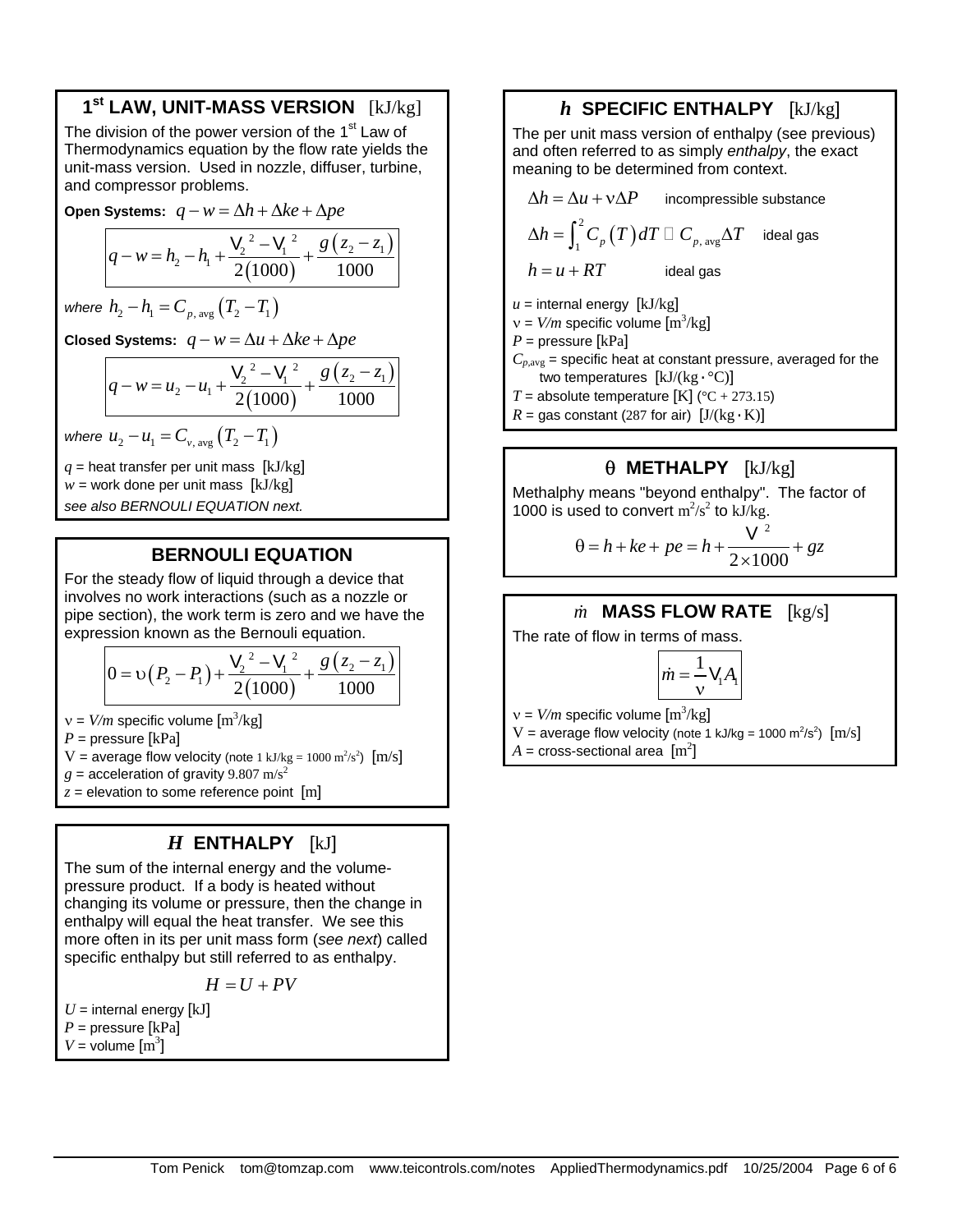# $C_p, C_v$  **SPECIFIC HEAT** [kJ/(kg·°C)]

Describes the energy storage capability of a material. The energy required to raise the temperature of a unit of mass of a substance by one degree under constant pressure  $(C_p)$ , or under constant volume  $(C_v)$ . This can be confusing since  $C_p$  can be used in problems involving changing pressure and  $C_v$  can be used in problems involving changing volume. Note that  $C_p$  is used in calculations involving **open systems**, and *Cv* is used for **closed systems**.  $C_p > C_v$  because at constant pressure, the system is allowed to expand when heated, requiring additional energy. The values for specific heat increase slightly with increased temperature.

 $C_p = C_v + R$  $u_2 - u_1 = C_v (T_2 - T_1)$   $h_2 - h_1 = C_v (T_2 - T_1)$ 

 $R =$  gas constant (287 for air)  $[J/(kg \cdot K)]$  $u =$  internal energy  $[kJ/kg]$  $h =$  enthalpy [kJ/kg]

Example: The  $C_p$  of water at room temperature is  $4.18$ kJ/(kg·°C), for iron it's 0.45 kJ/(kg·°C). Therefore it takes about nine times as much energy to heat water as it does to heat iron.

specific heat  $\times$  mass  $\times \Delta$  temp = energy

| Specific Heat of Selected Materials @300K $[kJ/(kg \cdot {}^{\circ}C)]$ |       |          |       |             |       |  |
|-------------------------------------------------------------------------|-------|----------|-------|-------------|-------|--|
| Air                                                                     | 1.005 | Concrete | 0.653 | <b>Iron</b> | 0.45  |  |
| Aluminum                                                                | 0.902 | Copper   | 0.386 | Steel       | 0.500 |  |
| <b>Brass</b>                                                            | 0.400 | Glass    | 0.800 | Wood, hard  | 1.26  |  |

# *k* **SPECIFIC HEAT RATIO** [no units]

An ideal gas property that varies slightly with temperature. For monatomic gases, the value is essentially constant at 1.667; most diatomic gases, including air have a specific heat ratio of about 1.4 at room temperature.

 $C_p$  = specific heat at constant pressure  $[kJ/(kg \cdot {}^{\circ}C)]$ 

*p v C k*  $=\frac{c}{C}$ 

 $C_v$  = specific heat at constant volume  $[kJ/(kg \cdot ^{\circ}C)]$ 

# η**th THERMAL EFFICIENCY**

The efficiency of a heat engine. The fraction of the heat input that is converted to net work output.

$$
\eta_{\text{th}} = \frac{W_{\text{net,out}}}{Q_{\text{in}}} = 1 - \frac{Q_{\text{out}}}{Q_{\text{in}}} = \frac{W_{\text{net}}}{q_H} = 1 - r^{1-k}
$$

 $W_{\text{net,out}} = Q_H - Q_L$  = net work output [kW]  $Q_{\text{in}}$  = heat input [kJ]  $Q_{\text{out}}$  = heat output [kJ]

### **COP COEFFICIENT OF PERFORMANCE**

A unitless value describing the efficiency of a refrigerator, of a heat pump.

$$
\boxed{\text{COP}_{\text{Refrig.}}} = \frac{\dot{Q}_L}{\dot{W}_{\text{net,in}}} \quad \boxed{\text{COP}_{\text{H.P.}} = \frac{\dot{Q}_H}{\dot{W}_{\text{net,in}}}}
$$
\n
$$
\boxed{\text{COP}_{\text{Refrig.}}} = \frac{Q_L}{Q_H - Q_L} \quad \boxed{\text{COP}_{\text{H.P.}} = \frac{Q_H}{Q_H - Q_L}}
$$

Maximum possible COP for a refrigerator, for a heat pump:

$$
COP_{\text{Refrig.}} = \frac{1}{T_H / T_L - 1}
$$
  $COP_{\text{H.P.}} = \frac{1}{1 - T_L / T_H}$ 

 $\dot{\mathcal{Q}}_{\scriptscriptstyle L}$  = heat transfer [kW]

 $\dot{W}_{\text{net in}} = \dot{Q}_H - \dot{Q}_L$  = net work input [kW]

 $Q_H$  = heat transfer from a high temperature source [kJ]

- $Q_L$  = heat transfer from a low temperature source [kJ]
- $T_H$  = temperature of high-temperature source [K]
- $T_L$  = temperature of low-temperature source [K]

# **EER ENERGY EFFICIENCY RATING**

An efficiency rating system used in the United States. The amount of heat removed in Btu's for 1 Wh of electricity consumed. Since  $1 \text{ Wh} = 3.412 \text{ Btu}$ , this works out to:

$$
EER = 3.412 \, COP_{Refrig.}
$$

 $Wh = watt-hour$ , a unit of electrical energy Btu = British thermal unit, a unit of thermal energy  $COP<sub>Refrig.</sub> = coefficient of performance for the refri  
generation$ cycle, an efficiency rating [no units]

#### *W*& **MINIMUM POWER REQUIREMENT** [kW]

The amount of power required to operate a heat pump/refrigerator.

$$
\dot{W} = \frac{\dot{Q}_L}{COP}
$$

 $\dot{\mathcal{Q}}_{_L}$  = heat transfer [kW]

$$
\dot{W} = \dot{Q}_{H} - \dot{Q}_{L} = \text{net work input [kW]}
$$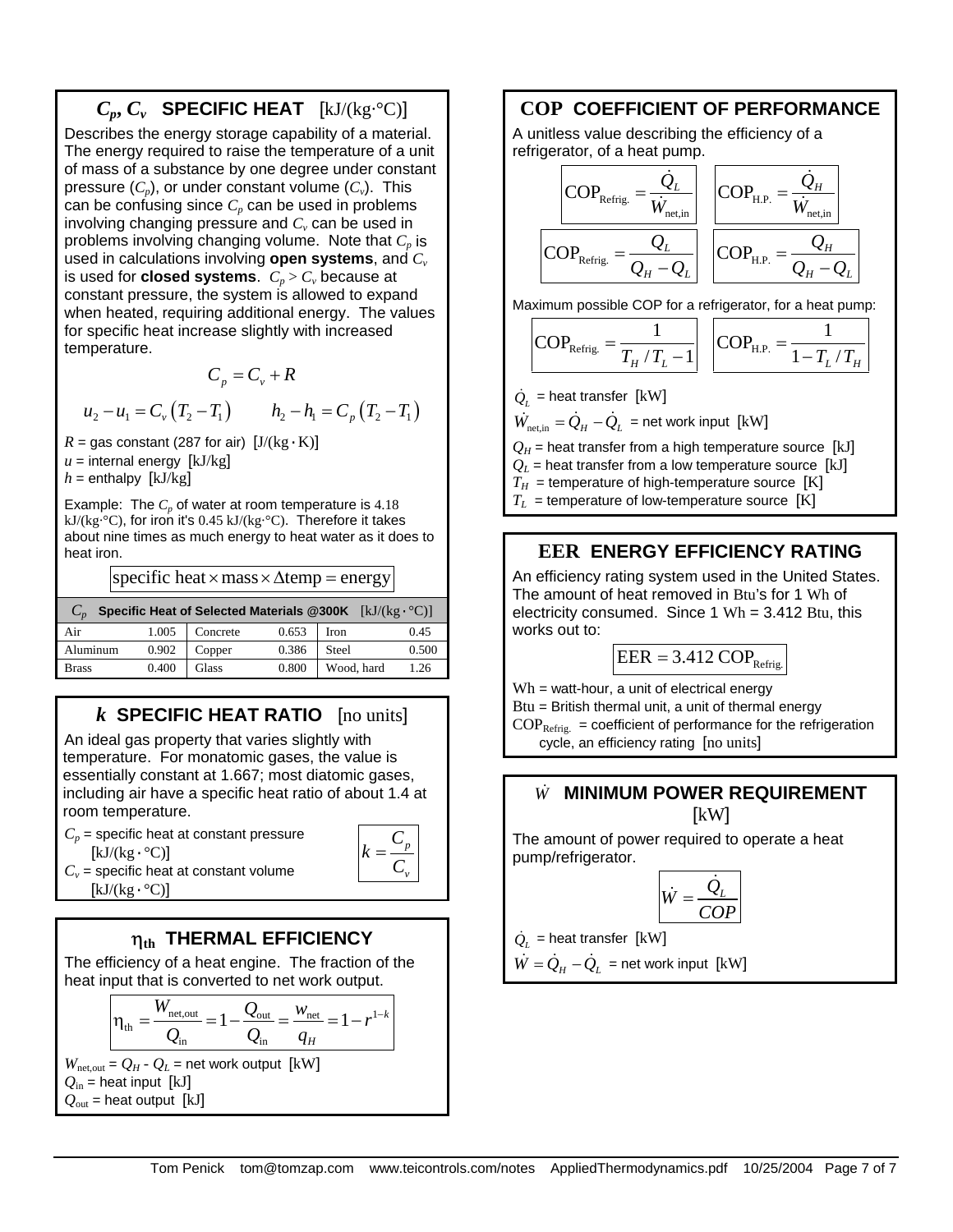# **HEAT TRANSFER LIMIT** [kW]

This expression is an equality for a reversible cycle engine (a theoretical device not realizable in practice).

$$
\frac{Q_H}{Q_L} \leq \frac{T_H}{T_L}
$$

- $Q_H$  = magnitude of the heat transferred from a hightemperature source [kJ]
- $Q_L$  = magnitude of the heat transferred to a lowtemperature source [kJ]
- $T_H$  = temperature of high-temperature source [K]
- $T_L$  = temperature of low-temperature source  $[K]$

# **CLAUSIUS INEQUALITY**

The cyclic integral of the change in heat transfer divided by the absolute temperature is always less than or equal to zero.

> $\frac{Q}{P} \leq 0$  $\iint \frac{\delta Q}{T} \leq$

∫ = the integration is to be performed over a full cycle

 $\delta$ *O* = the change in heat transfer [kJ]

 $T =$  absolute temperature at the inside surface of the system boundary [K]

# *S* **TOTAL ENTROPY** [kJ/K]

The term *entropy* is used both for the total entropy and the entropy per unit mass *s* [kJ/(kg·K)]. Entropy is an *intensive* property of a system (does not depend on size).

$$
dS = \left(\frac{\delta Q}{T}\right)
$$

 $\delta Q$  = the change in heat transfer [kJ]

 $T =$  absolute temperature at the inside surface of the system boundary [K]

# *S***gen ENTROPY GENERATION** [kJ/K]

The entropy change of a **closed system** during an irreversible process is always greater than the entropy transfer. The entropy generation is the entropy created within the system boundaries due to irreversibilities. Note that it may be necessary to extend the boundaries of a system in order to consider it a closed system.



- $S_I$  = initial entropy [kJ/K]
- $S_2$  = final entropy [kJ/K]
- $\delta Q$  = the change in heat transfer [kJ]
- $T =$  absolute temperature at the inside surface of the system boundary [K]

#### **ENTROPY BALANCE FOR CONTROL VOLUMES**

For a control volume, we must consider mass flow across the control volume boundary



- $S_{CV}$  = entropy within the control volume  $[kJ/K]$
- $\dot{m}_i$  = inlet mass flow rate [kg/s]
- $\dot{m}_e$  = exit mass flow rate [kg/s]
- $s_i$  = inlet entropy  $[kJ/(kg \cdot K)]$
- $s_e$  = exit entropy  $[kJ/(kg \cdot K)]$
- $\dot{\mathcal{Q}}_k$  = rate of heat transfer through the boundary at internal boundary temperature  $T_k$  [kJ/s]
- $T_k$  = absolute temperature at the inside surface of the system boundary [K]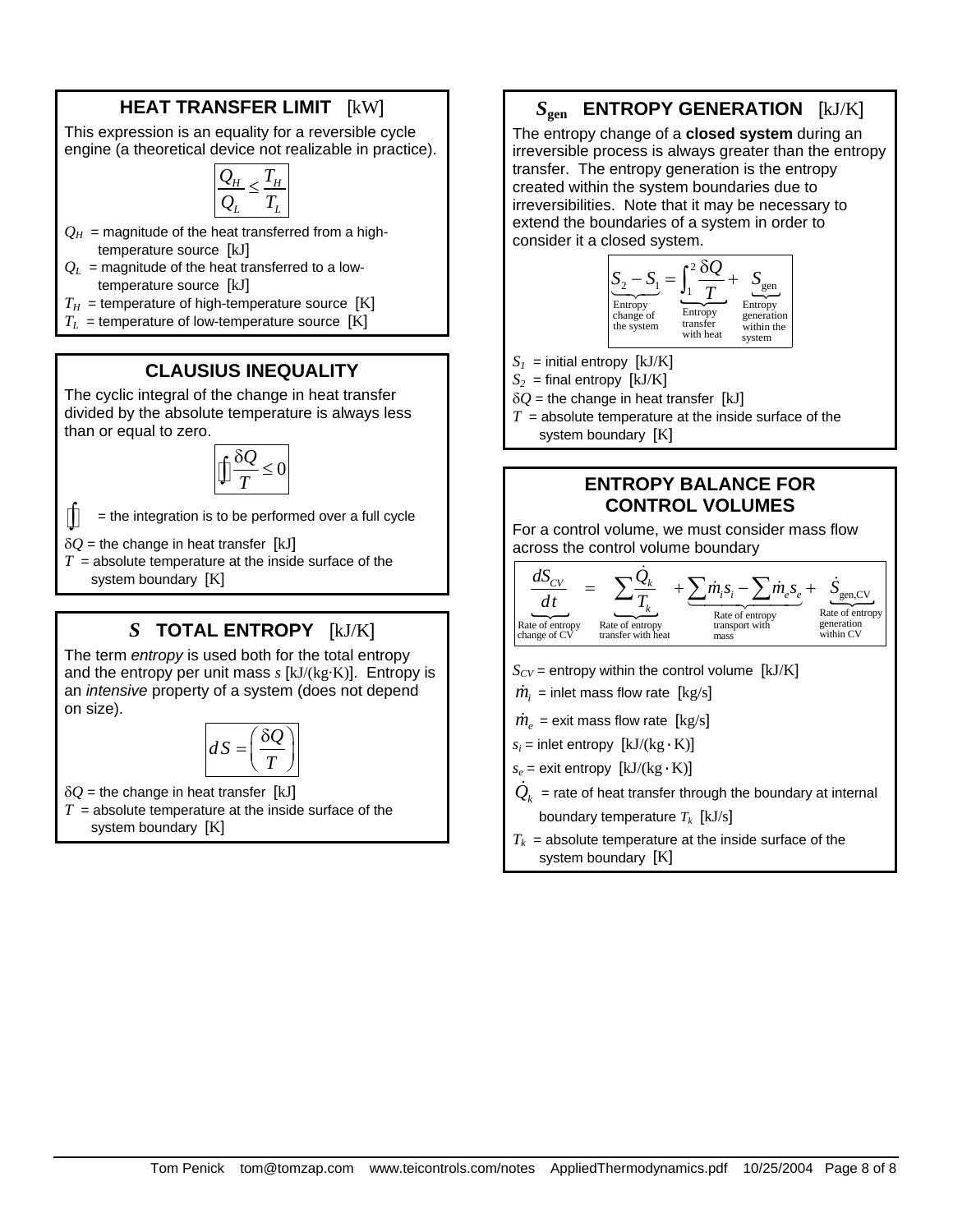#### $\dot{S}_{\text{gen}}$ & **RATE OF ENTROPY GENERATION**

[kW/K]

Most steady-state processes such as turbines, compressors, nozzles, diffusers, heat exchangers, pipes, and ducts, experience no change in their entropy. This gives the relation:

$$
\dot{S}_{\text{gen}} = \sum \dot{m}_e s_e - \sum \dot{m}_i s_i - \sum \frac{\dot{Q}_k}{T_k}
$$

For a single-stream (one inlet, one exit) steady-flow device:

$$
\dot{S}_{gen} = \dot{m}(s_e - s_i) - \sum \frac{\dot{Q}_k}{T_k}
$$

- $\dot{m}_i$  = inlet mass flow rate [kg/s]
- $\dot{m}_e$  = exit mass flow rate [kg/s]

 $s_i$  = inlet entropy  $[kJ/(kg \cdot K)]$ 

 $s_e$  = exit entropy  $[kJ/(kg \cdot K)]$ 

 $\dot{\mathcal{Q}}_{\scriptscriptstyle{k}}\,$  = rate of heat transfer through the boundary at

temperature  $T_k$  [kJ/s]

 $T_k$  = absolute temperature at the system boundary [K]

#### **INCREASE OF ENTROPY PRINCIPLE**

The entropy of an isolated system during a process always increases or, in the limiting case of a reversible process, remains constant.



#### *s* **ENTROPY PER UNIT MASS** [kJ/(kg·K)]

Entropy change is caused by heat flow, mass flow, and irreversibilities. Irreversibilities always increase entropy.



# *s***gen ENTROPY GENERATION PER UNIT MASS**  $[kJ/(kg \cdot K)]$

Applies to a single-stream, steady-flow device such as a turbine or compressor.

$$
s_{\text{gen}} = (s_e - s_i) - \sum \frac{q}{T}
$$

 $s_i$  = inlet entropy  $[kJ/(kg \cdot K)]$ 

 $s_e$  = exit entropy  $[kJ/(kg \cdot K)]$ 

 $q$  = heat transfer per unit mass  $[kJ/kg]$ 

 $T =$  absolute temperature at the inside surface of the system boundary [K]

#### *p* **THERMODYNAMIC PROBABILITY**

Molecular randomness or uncertainty. The thermodynamic probability is the number of possible microscopic states for each state of macroscopic equilibrium of a system. It is related to the entropy (disorder) of the system by the **Boltzmann relation**:

$$
S = k \ln p \implies p = e^{S/k}
$$

 $S =$  entropy [ $kJ/K$ ]

 $k =$ Boltzmann constant 1.3806×10<sup>-23</sup> [kJ/(kmol·K)]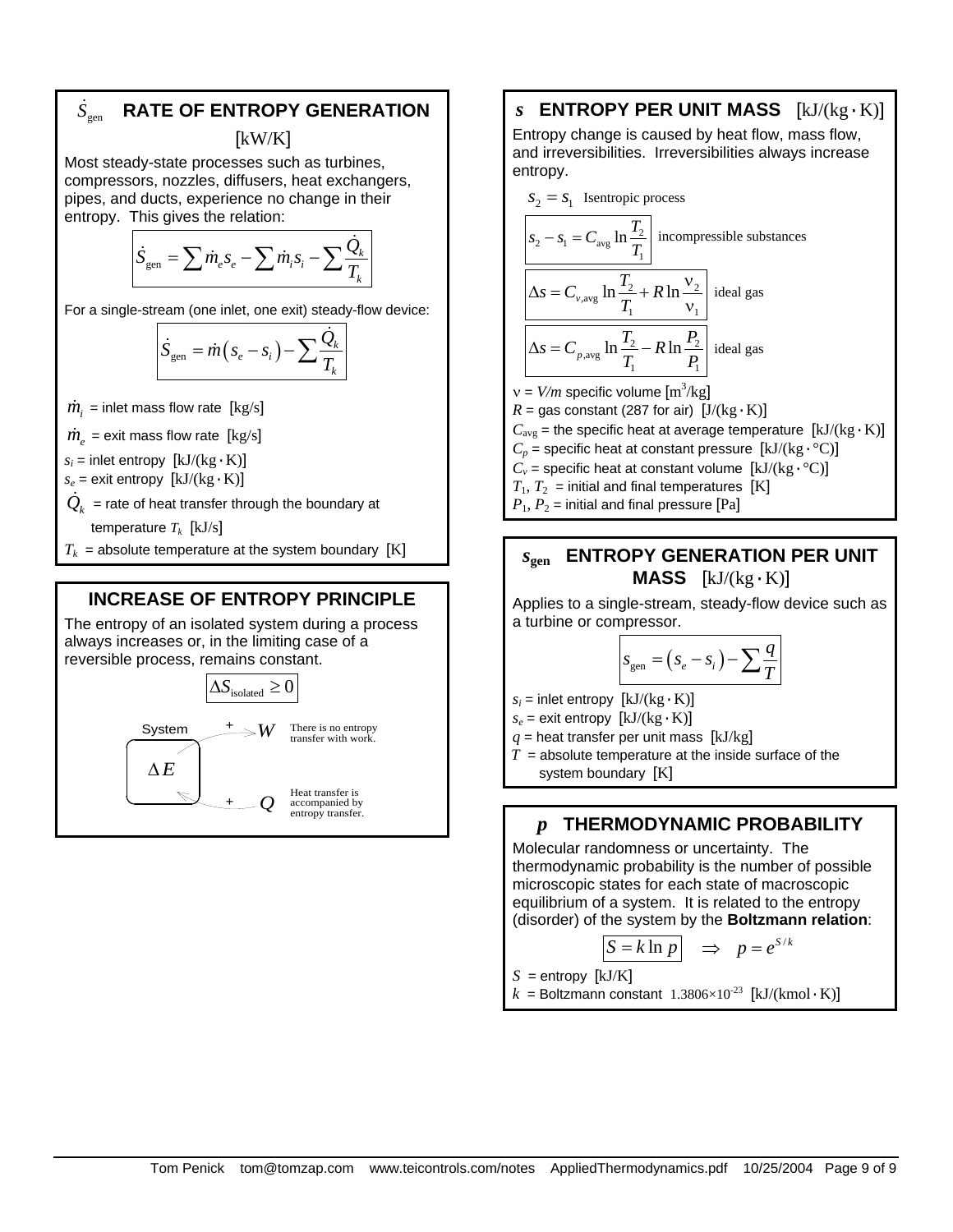# *w***rev STEADY-FLOW WORK** [kJ/kg]

One needs to know ν as a function of *P* in order to perform the integration, but when the working fluid is an incompressible fluid, the specific volume ν remains constant during the process and can be taken out of the integration. For the steady flow of a liquid through a device that involves no work (such as nozzle or a pipe section), the work term is zero

$$
w_{\text{rev}} = -\int_{1}^{2} v \, dP - \Delta ke - \Delta pe
$$

$$
w_{\text{rev}} = v(P_1 - P_2) - \Delta ke - \Delta pe
$$

 $v = V/m$  specific volume  $[m^3/kg]$ 

# **HEAT ENGINES**

#### **HEAT ENGINES**

The conversion of heat to work requires the use of special devices; these are called heat engines and have the following characteristics:

- They receive heat from a high-temperature source.
- They convert part of this heat to work.
- They reject the remaining waste heat to a lowtemperature sink such as the atmosphere or a body of water.
- They operate on a cycle.
- They usually involve a fluid used in the transfer of heat; this is called the *working fluid*.

# *W***net,out NET WORK** [kJ]

The work produced by a heat engine. The net work is equal to the area bounded by the cycle as plotted on a *T-S* diagram. It is also the difference between the heat consumed by a heat engine and its waste heat, that is, the difference between heat taken from the hightemperature source and the heat deposited in the lowtemperature sink.

Net work:  $W_{net} = Q_H - Q_I$  [kJ]

per unit mass:  $w_{\text{net}} = q_{\text{in}} - q_{\text{out}}$  [kJ/kg]

per unit time:  $\dot{W}_{net} = \dot{Q}_H - \dot{Q}_I$  [kW]

- $Q_H$  = magnitude of the heat transferred from a hightemperature source [kJ]
- $Q_L$  = magnitude of the heat transferred to a lowtemperature source [kJ]
- $q_{\text{in}}$  = magnitude per kilogram of the heat transferred from a high-temperature source [kJ/kg]
- $q_{\text{out}}$  = magnitude per kilogram of the heat transferred to a low-temperature source [kJ/kg]

### **CARNOT CYCLE**

Introduced in 1824 by French engineer Sadi Carnot, the Carnot cycle is a combination of four reversible processes that are the basis for the theoretical Carnot heat engine. The cycle forms a rectangle on the *T-s* plot. Use  $C_v$  for specific heat.



Work occurs in all 4 processes of the Carnot cycle (work is 0 for constant volume processes).

$$
W_{\text{net}} = W_{12} + W_{23} + W_{34} + W_{41} \text{ [kJ/kg]}
$$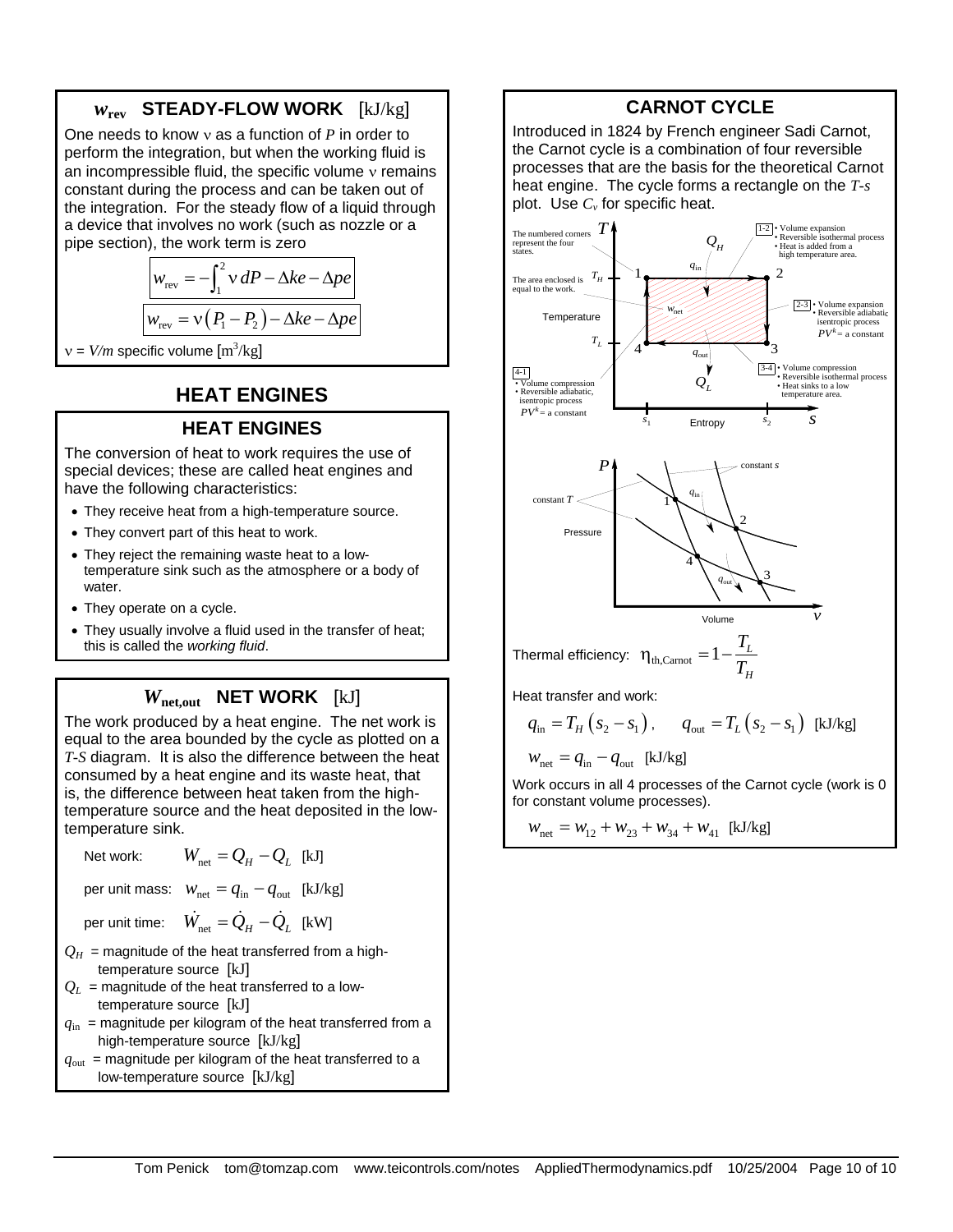# **IDEAL OTTO CYCLE**

The Otto cycle is the model for the spark-ignition reciprocating engine. It consists of four internally reversible processes: 1) isentropic compression, 2) heat addition, 3) isentropic expansion, and 4) heat rejection.





 $k = C_p/C_v$  = specific heat ratio

### **IDEAL DIESEL CYCLE**

The Diesel cycle is the model for the compressionignition reciprocating engine. It consists of four internally reversible processes: 1) isentropic compression, 2) heat addition, 3) isentropic expansion, and 4) heat rejection.



Although less efficient than the otto cycle at a given compression ratio, higher compression ratios are possible in the diesel engine, enabling greater thermal efficiency than in gasoline engines.

Thermal efficiency: 
$$
\eta_{th, \text{Diesel}} = 1 - \frac{1}{r^{k-1}} \left[ \frac{r_c^k - 1}{k(r_c - 1)} \right]
$$
  
 $r = \text{compression ratio [no units]}$ 

 $r_c$  = cutoff ratio [no units]

 $k = C_p/C_v$  = specific heat ratio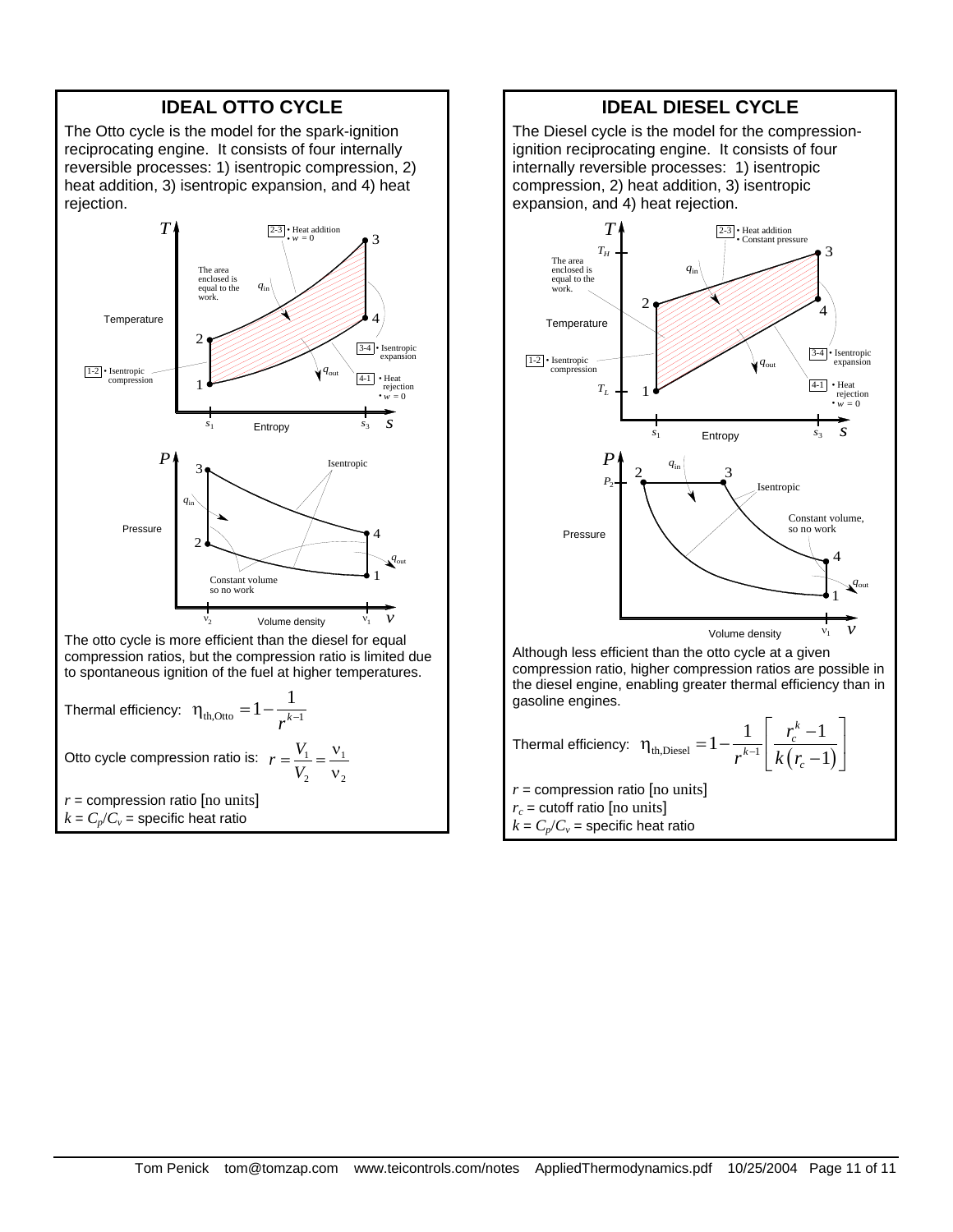#### **IDEAL BRAYTON CYCLE**

The Brayton cycle is the model used for modern **gasturbine engines**. Although the turbine is an open system, it can be modeled by the Brayton cycle, which is a closed cycle. It consists of four internally reversible processes:1) isentropic compression, 2) heat addition under constant pressure, 3) isentropic expansion, and 4) heat rejection under constant pressure.



#### **IDEAL JET-PROPULSION CYCLE**

The jet-propulsion cycle is the model used for **aircraft gas-turbine engines**. It consists of six internally reversible processes:1) isentropic compression in a diffuser, 2) isentropic compression in a compressor, 3) heat addition, 4) isentropic expansion in a turbine, 5) isentropic expansion in a nozzle, and 6) heat rejection.

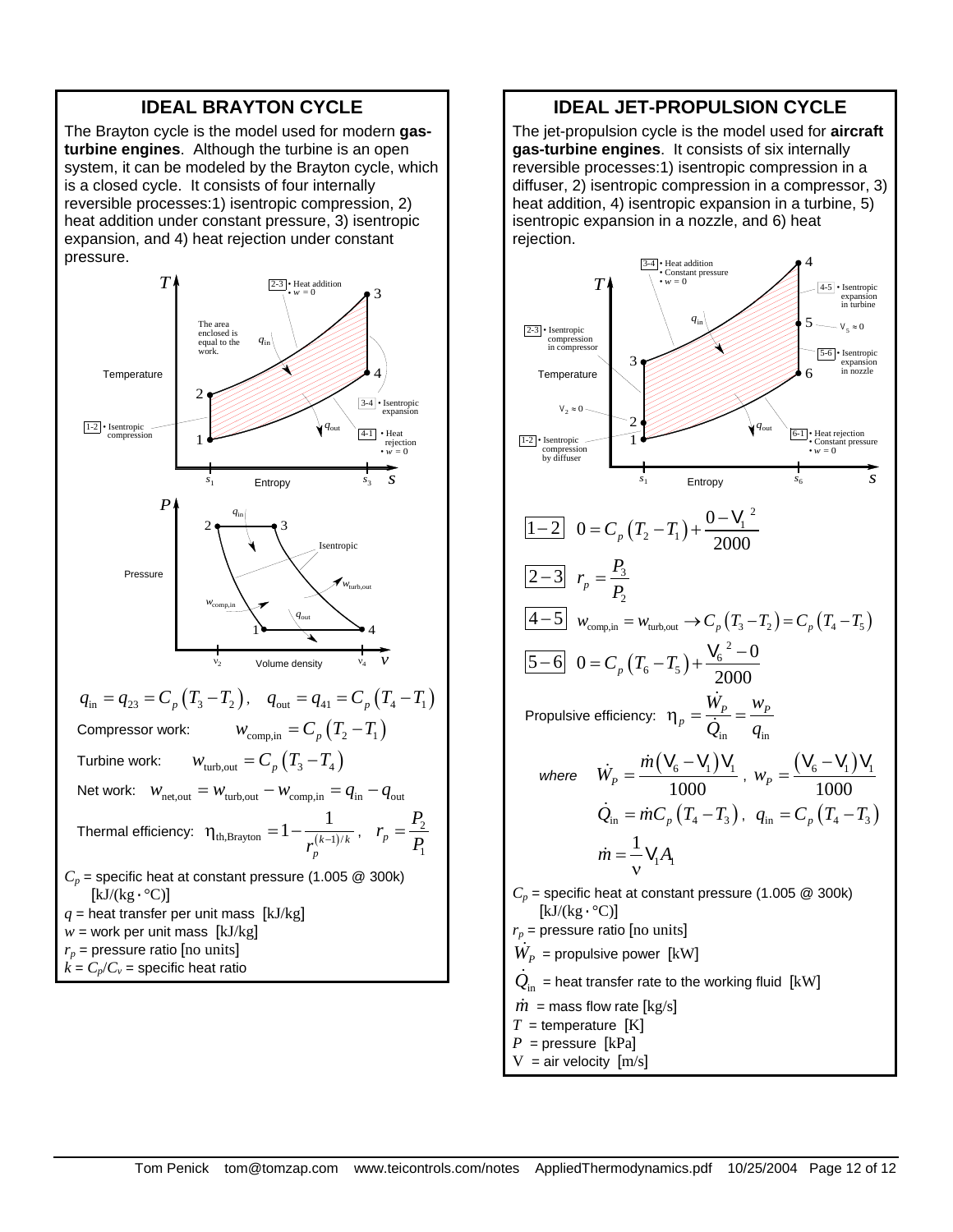#### **IDEAL RANKIN CYCLE**

The Rankin cycle is the model used for vapor power plants such as **steam-turbine engines**. It consists of four internally reversible processes: 1) isentropic compression in a pump (The vertical distance between 1 and 2 is actually greatly exaggerated on the diagram below.), 2) heat addition in a boiler at constant pressure, 3) isentropic expansion in a turbine, and 4) heat rejection in a condenser at constant pressure.





#### *rc* **CUTOFF RATIO**

The ratio of cylinder volumes after and before the combustion process. Applies to the diesel cycle.

$$
r_c = \frac{V_3}{V_2} = \frac{V_3}{V_2}
$$

 $V =$  volume  $\text{[m}^3\text{]}$ 

 $v = V/m$  specific volume  $[m^3/kg]$ 

 $k = C_p/C_v$  = specific heat ratio

#### **ISENTROPIC RELATIONS**

Isentropic means that the entropy does not change.  $s_2 = s_1$ . The following relations apply to ideal gases:

$$
\left(\frac{P_2}{P_1}\right) = \left(\frac{v_1}{v_2}\right)^k \rightarrow PV^k = \text{a constant}
$$
\n
$$
\left(\frac{T_2}{T_1}\right) = \left(\frac{v_1}{v_2}\right)^{k-1} \rightarrow TV^{k-1} = \text{a constant}
$$
\n
$$
\left(\frac{T_2}{T_1}\right) = \left(\frac{P_2}{P_1}\right)^{(k-1)/k} \rightarrow TP^{(1-k)/k} = \text{a constant}
$$
\n
$$
v = V/m \text{ specific volume } [m^3/kg]
$$
\n
$$
T_1, T_2 = \text{ initial and final temperatures [K]}
$$
\n
$$
P_1, P_2 = \text{ initial and final pressure [Pa]}
$$

# **POLYTROPIC PROCESS**

A process in which the compression and expansion of real gases have the following pressure/volume relationship.

$$
PV^{n} = \text{a constant} \text{ and } PV^{n} = \text{another constant}
$$
  
where *n* is also a constant  
Work is  $W = \frac{mR(T_{2} - T_{1})}{1 - n}, \quad n \neq 1$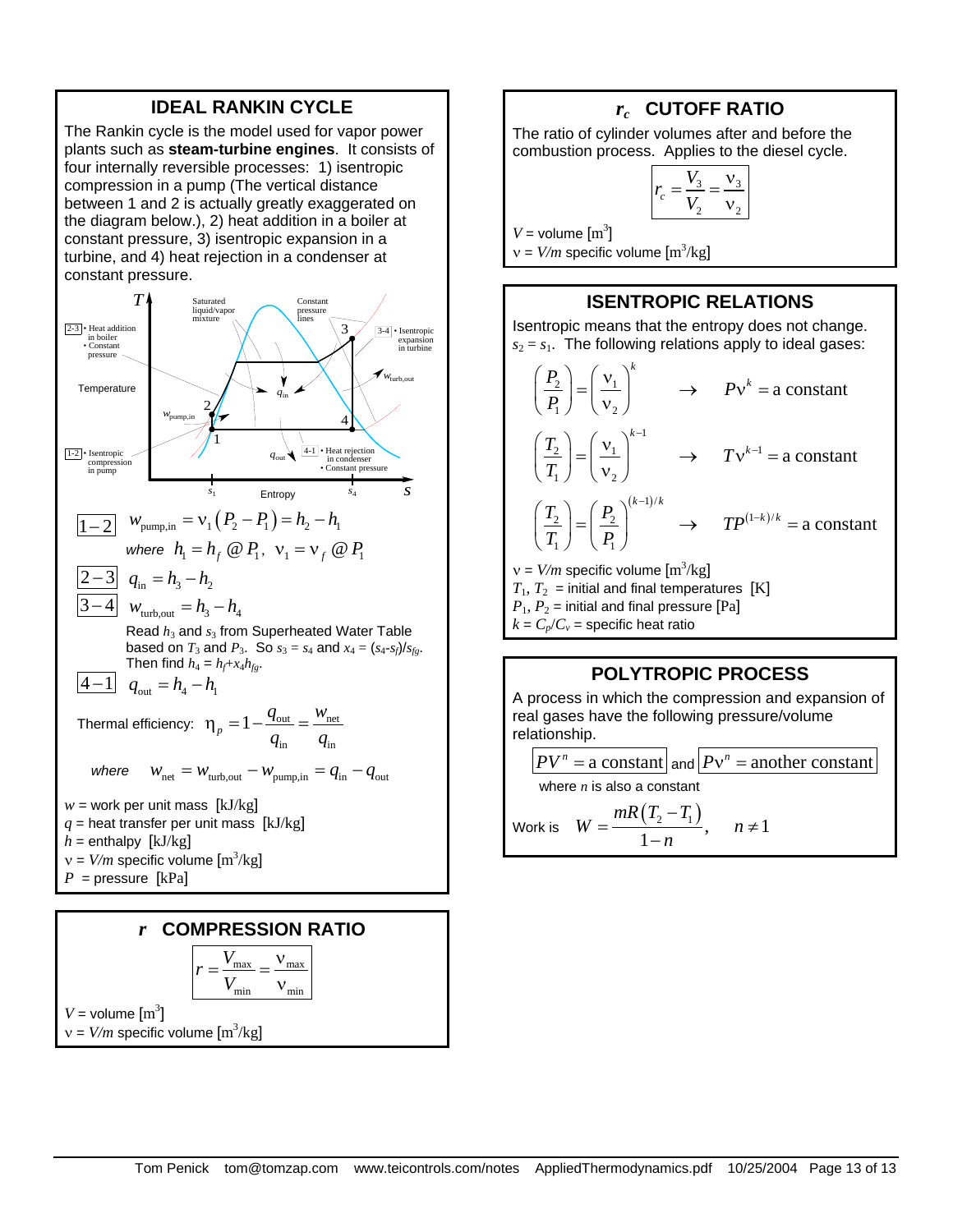# *Wb* **BOUNDARY WORK** [kJ]

The work done in a moving boundary process such as piston-cylinder expansion (positive *W*) and compression (negative *W*). The boundary work depends on the initial and final states as well as the path taken between them. In practice, it is often easier to measure work than to calculate it.

$$
W_b = \int_1^2 P \, dV
$$
  
For a polytropic process:  $W = \frac{mR(T_2 - T_1)}{1 - n}, \quad n \neq 1$ 

In order to include the boundary work in a closed system piston-cylinder operating under constant pressure, it may be necessary to use the open system equation since

$$
\Delta H = \Delta U + W_b
$$

$$
V = \text{volume [m}^3
$$

 $m =$  mass [kg]  $n = a$  constant

 $T_1, T_2$  = initial and final temperatures [K]

]

*P* = pressure [kPa]

 $R =$  gas constant (0.287 kJ/(kg · K) for air)  $[kJ/(kg \cdot K)]$ 

 $\Delta U$  = net change in the internal energy of the system [kJ]

### **AIR STANDARD ASSUMPTIONS**

Since air is composed mostly of nitrogen, which undergoes few changes in the combustion chamber, internal combustion engines can be modeled as containing air only.

- 1) The working fluid is air that continuously circulates in a closed loop and behaves as an ideal gas.
- 2) All the processes are reversible.
- 3) The combustion process is replaced by a heat addition process from an external source
- 4) The exhaust process is replaced by a heat rejection process that restores the working fluid to its initial state.

# **MEP MEAN EFFECTIVE PRESSURE**

A fictitious pressure which, if it acted on the piston during the entire power stroke, would produce the same amount of work that is produced during the actual cycle.

$$
MEP = \frac{W_{\text{net}}}{V_{\text{max}} - V_{\text{min}}} = \frac{W_{\text{net}}}{V_{\text{max}} - V_{\text{min}}}, \text{ where } v = \frac{RT}{P}
$$

# **HEAT TRANSFER**

#### **HEAT TRANSFER**

Energy transport due to temperature difference.

- o **Conduction** diffusion in a material. In liquids and gases, conduction is due to molecular collisions. In solids, it is due to 1) molecular vibration in the lattice and 2) energy transport by free electrons.
- o **Convection** by bulk motion of the fluid
- o **Thermal radiation** by electromagnetic waves; doesn't require a medium

The three mechanisms for heat transfer cannot all operate simultaneously in a medium.

**Gases -** are usually transparent to radiation, which can occur along with either conduction or convection but not both. In gases, radiation is usually significant compared to conduction, but negligible compared to convection.

- **Solids -** In opaque solids, heat transfer is only by conduction. In semitransparent solids, heat transfer is by conduction and radiation.
- **Fluids -** In a still fluid, heat transfer is by conduction; in a flowing fluid, heat transfer is by convection. Radiation may also occur in fluids, usually with a strong absorption factor.

**Vacuum -** In a vacuum, heat transfer is by radiation only.

# **HEAT TRANSFER AND WORK**

Heat transfer and work are *interactions* between a system and its surroundings. Both are recognized as they cross the boundaries of a system. Heat and work are **transfer phenomena**, not properties. They are associated with a process, not a state. Both are **path functions**, meaning that their magnitudes depend on the path taken as well as the end states.

# *k* THERMAL CONDUCTIVITY  $[W/(m \cdot {}^{\circ}C)]$

A measure of the ability of a material to conduct heat. *k* varies with temperature, but we will consider it constant in this class. The conductivity of most solids falls with increasing temperature but for most gases it rises with increasing temperature. For example, the conductivity of copper at 200K is 413, and at 800K is 366. The conductivity of air at 200K is 0.0181, and at 800K is 0.0569. The change in conductivity becomes more dramatic below 200K.

| Thermal Conductivity of Selected Materials @300K<br>$[W/(m \cdot {}^{\circ}C)]$ |        |                   |       |             |       |
|---------------------------------------------------------------------------------|--------|-------------------|-------|-------------|-------|
| Air                                                                             | 0.0261 | Copper            | 401   | Human skin  | 0.37  |
| Aluminum                                                                        | 237    | Diamond           | 2300  | <b>Iron</b> | 80.2  |
| <b>Brick</b>                                                                    | 0.72   | Fiberglass insul. | 0.04  | Mercury     | 8.9   |
| Carbon dioxide                                                                  | 0.0166 | Glass             | 1.4   | Plywood     | 0.12  |
| Concrete                                                                        | 1.4    | Gypsum            | 0.17  | Water       | 0.608 |
| Concrete block                                                                  | 1.1    | Helium            | 0.150 | Wood (oak)  | 0.17  |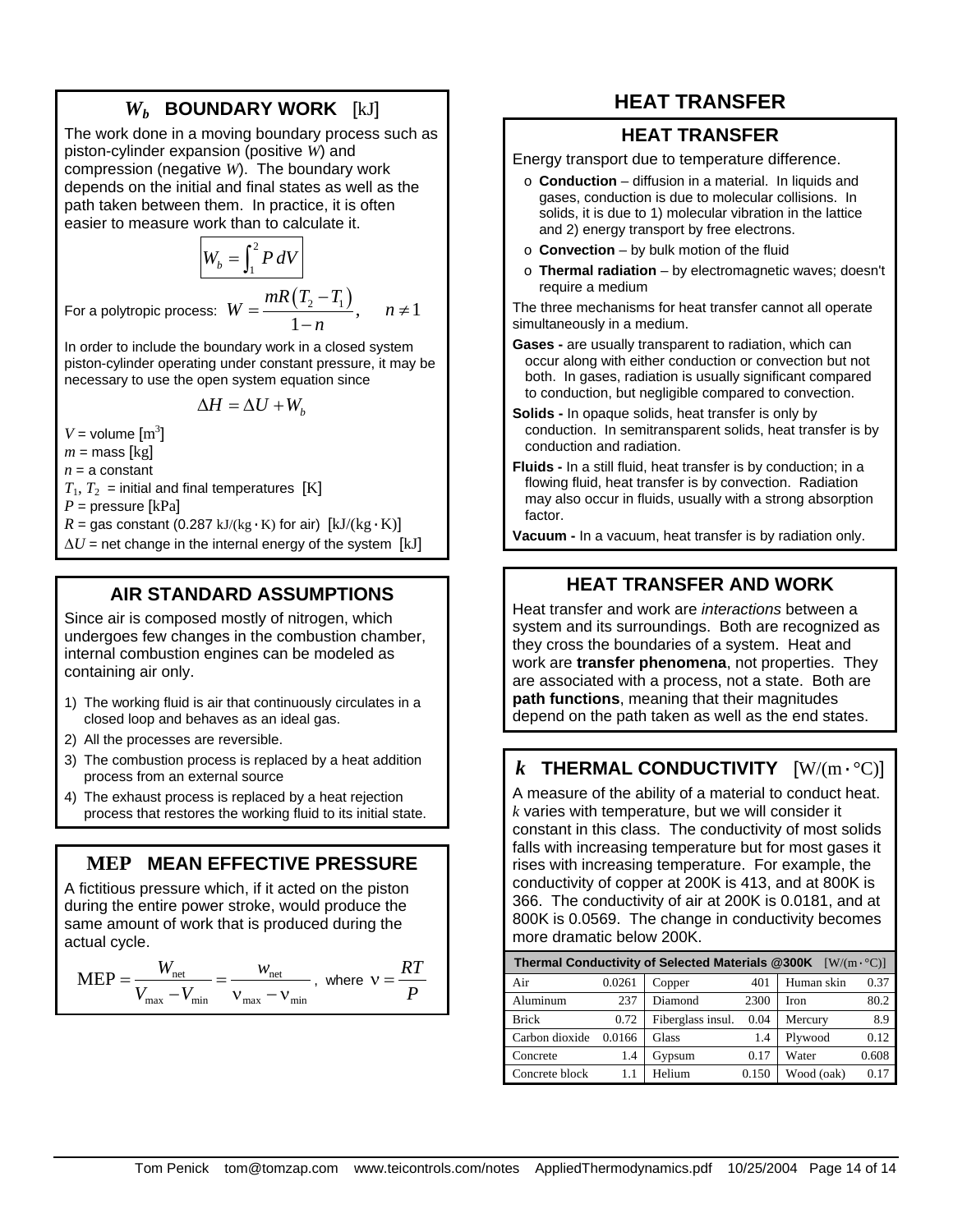# $\rho C_p$  <code>HEAT CAPACITY</code>  $[\text{J/(m^3 \cdot {}^\circ C)}]$

The heat storage capability of a material on a per unit volume basis. The term  $C_p$  alone expresses heat capacity per unit mass [J/(kg $\cdot$ °C)].  $\rho$  is density [kg/m<sup>3</sup>].

# $\boldsymbol{\alpha}$  THERMAL DIFFUSIVITY  $\rm [m^2/s]$

The ratio of heat conducted to the heat stored per unit volume.

$$
\partial = \frac{\text{heat conducted}}{\text{heat stored}} = \frac{k}{\rho C_p}
$$

 $k =$  thermal conductivity  $[W/(m \cdot {}^{\circ}C)]$ 

 $\rho C_p$  = heat capacity  $[J/(m^3 \cdot {}^{\circ}C)]$ 

#### *R-***value THERMAL RESISTANCE**

The *R*-value is the thermal resistance of a material per unit area. In the United States, the *R*-value is commonly expressed without units, e.g. R-19 and R-30. These values are obtained by dividing the thickness of the material in feet by its thermal conductivity in units of  $Btu/(h \cdot ft \cdot \degree F)$ . This results in units of  $(h \cdot ft^2 \cdot \text{P})/Btu$ .

$$
R_{value} = \frac{L}{k} [(h \cdot ft^2 \cdot \text{°F})/Btu]
$$

 $L =$  thickness of the material  $[feet]$ 

 $k =$  thermal conductivity  $[Btu/(h \cdot ft \cdot \degree F)]$ 

# *Rt* **THERMAL RESISTANCE** [°C/W]

The resistance of a surface (convection resistance) or of a material (conduction resistance) to heat transfer.

**Conduction resistance:** 

**Convection resistance:** 

$$
R_{\text{cond.}} = \frac{L}{kA} \quad [\text{°C/W}]
$$

$$
R_{\text{conv.}} = \frac{1}{hA} \quad [\text{°C/W}]
$$

 $L =$  thickness of the material  $[m]$ 

 $k =$  thermal conductivity  $[W/(m \cdot {}^{\circ}C)]$ 

$$
h
$$
 = convection heat transfer coefficient [W/(m<sup>2</sup>·°C)]

 $A = \text{area [m}^2$ 

# *Rt* **THERMAL RESISTANCE OF A CYLINDRICAL SHAPE** [°C/W]

The thermal resistance per unit length of a cylindrical shape, e.g. pipe or pipe insulation.



 $h$  = convection heat transfer coefficient  $\text{[W/(m^2 \cdot {}^\circ C)]}$ 

 $r_1$  = inner radius [m]

 $r_2$  = outer radius  $[m]$ 

# *Rc* **CONTACT RESISTANCE** [°C/W]

When two surfaces are pushed together, the junction is typically imperfect due to surface irregularities. Numerous tiny air pockets exist at the junction resulting in an abrupt temperature change across the boundary. The value is determined experimentally and there is considerable scatter of data.

# *h***conv CONVECTION HEAT TRANSFER COEFFICIENT**  $[W/(m^2 \cdot {}^{\circ}C)]$

The convection heat transfer coefficient is not a property of the fluid. It is an experimentally determined parameter whose value depends on many variables such as surface geometry, the nature of the fluid motion, the properties of the fluid, and the bulk fluid velocity.

| <b>Typical Values of the Convection Heat Transfer Coefficient</b> |              |
|-------------------------------------------------------------------|--------------|
| Free convection of gases                                          | $2 - 25$     |
| Free convection of liquids                                        | 10-1000      |
| Forced convection of gases                                        | $25 - 250$   |
| Forced convection of liquids                                      | 50-20,000    |
| Boiling and condensation                                          | 2500-100,000 |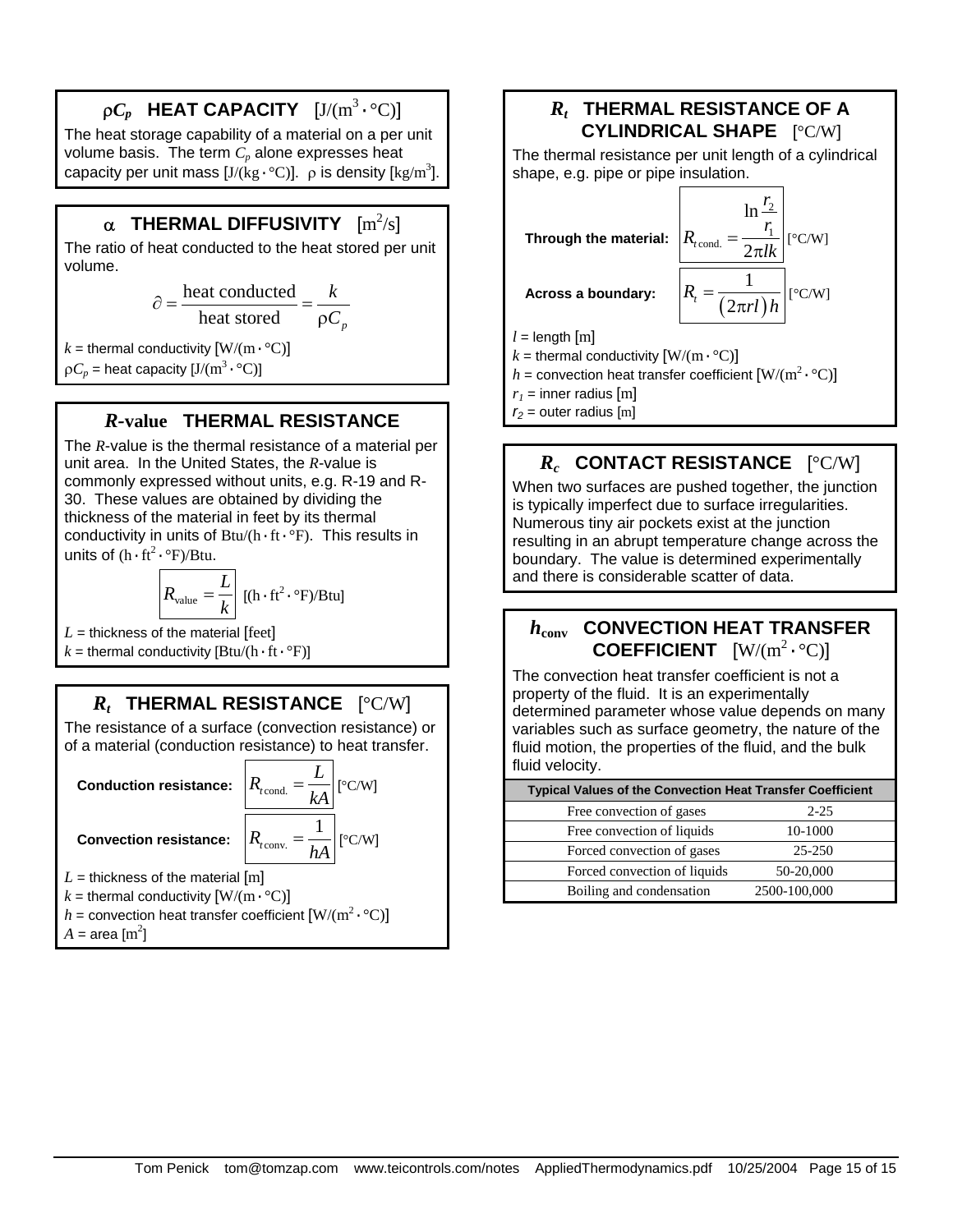

The radiation heat transfer coefficient depends strongly on temperature while the convection heat transfer coefficient does not. A surface exposed to the surrounding air involves parallel convection and radiation, so that the two are combined by adding. It is possible for them to be in opposite directions, involving a subtraction.

$$
h_{\rm rad} = \varepsilon \sigma \Big( T_s^2 + T_{\rm sur}^2 \Big) \Big( T_s + T_{\rm sur} \Big)
$$



 $k =$  thermal conductivity  $[W/(m \cdot {}^{\circ}C)]$ 

 $h$  = convection heat transfer coefficient  $\rm [W/(m^2\cdot ^{\circ}C)]$ 

 $A =$  surface area normal to the direction of heat transfer  $\mathrm{[m^2]}$ 

 $T_1$ ,  $T_2$  = temperature [°C or K]

 $L =$  thickness of the material  $[m]$ 

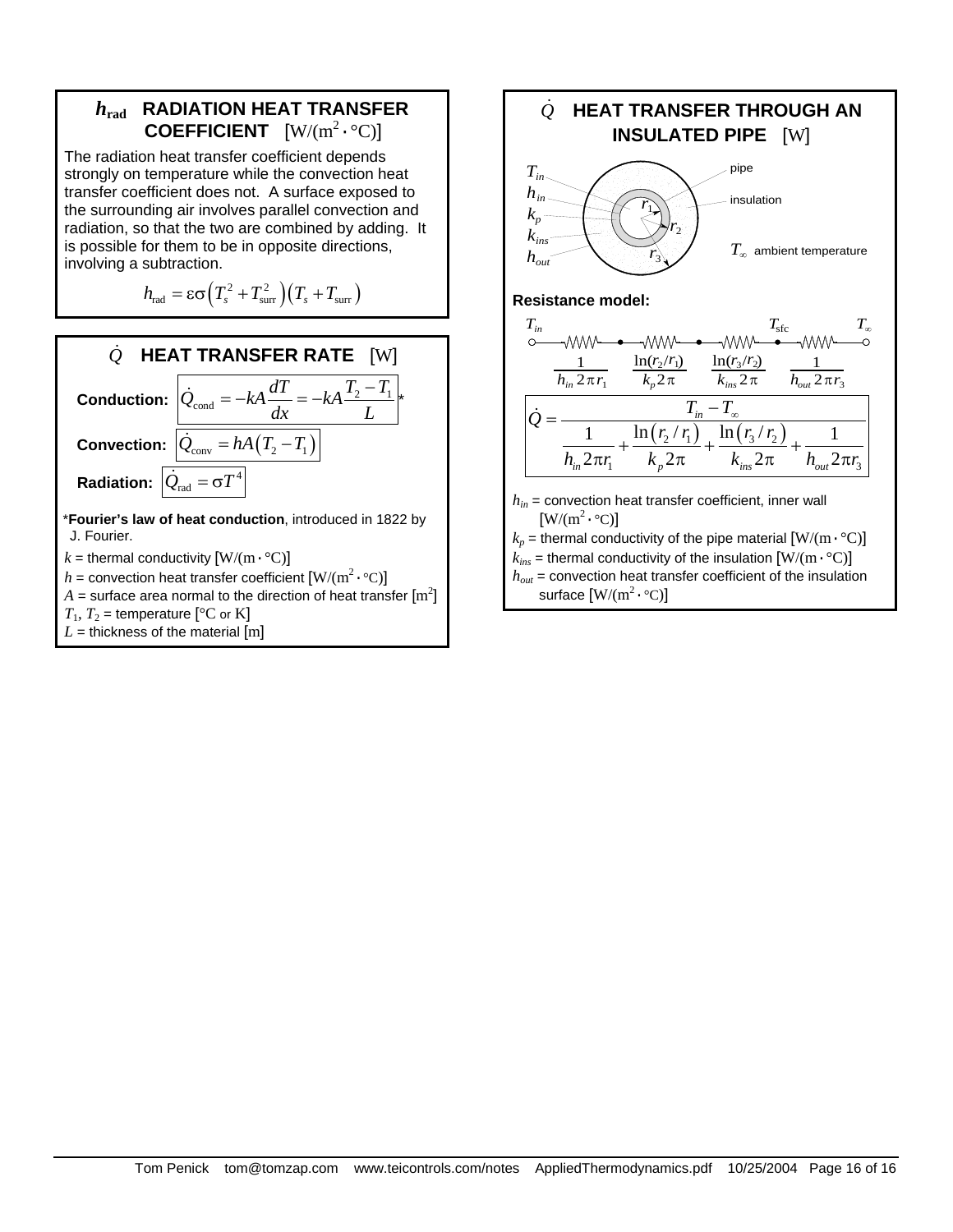$$
\dot{q}
$$
 **HEAT FLUX** 
$$
[W/m^2]
$$
  
Heat transfer per unit time per unit area.  
Through a material: 
$$
\dot{q} = \frac{T_1 - T_2}{L/K}
$$
  
Across a boundary: 
$$
\dot{q} = \frac{T_1 - T_2}{1/h}
$$
  
Example: For a composite wall with convective effects  $h_1$  and  $h_2$  (wind) at the surfaces:

$$
T_1 \qquad h_1 \geq k_1 \geq k_2 \geq k_3 \geq h_2 \qquad T_2
$$

The problem can be modeled as a series of resistances:

$$
T_1 \n\begin{array}{ccc}\n\frac{1}{h_1} & \frac{L_1}{k_1} & \frac{L_2}{k_2} & \frac{L_3}{k_3} & \frac{1}{h_2} & \frac{L_3}{k_2} \\
\hline\n\text{S} & \text{WW} & \bullet & \text{WW} & \bullet & \text{WW} & \bullet & \text{WW} & \bullet \\
\end{array}
$$

Note that for the **thermal resistances**  $\frac{1}{h}$  and  $\frac{L}{k}$  we are using units of  $\text{[(m}^2 \cdot {}^{\circ}C)/W\text{]},$  not  $\text{[^{\circ}C/W]}.$ 

The heat flux is: 
$$
\dot{q} = \frac{T_1 - T_2}{\frac{1}{h_1} + \frac{L_1}{k_1} + \frac{L_2}{k_2} + \frac{L_3}{k_3} + \frac{1}{h_2}}
$$

Now the surface temp can be found from the relation:

$$
\dot{q} = \frac{T_1 - T_{\text{src}}}{1/h_{\text{I}}}
$$

 $k =$  thermal conductivity  $[W/(m \cdot {}^{\circ}C)]$ 

 $h$  = convection heat transfer coefficient  $\rm [W/(m^2 \cdot {}^{\circ}C)]$ 

 $A =$  surface area  $\mathrm{[m^2]}$ 

 $T_{\text{sfc}}$  = surface temperature [ $\text{°C}$  or K]

 $T_1$ ,  $T_2$  = temperature [<sup>o</sup>C or K]  $L =$  thickness of the material  $[m]$ 

# *r***cr CRITICAL RADIUS** [m]

Adding insulation to a cylindrical object can reduce heat loss due to the insulating effect, but there is also an increase in surface area. In the case of a small diameter cylinder, the heat loss due to increased surface area may outweigh the benefit of the added insulation. At some point, the two effects are equal and this is called the critical radius of insulation for a cylindrical body. This is the outer radius that includes the thickness of the insulation.



 $k =$  thermal conductivity of the insulation  $[W/(m \cdot {}^{\circ}C)]$  $h$  = external convection heat transfer coefficient  $[W/(m^2 \cdot {}^{\circ}C)]$ 

*g*& **HEAT GENERATION IN A RESISTIVE WIRE**  $[W/m^3]$ **Per unit volume:** 2 2 0  $\dot{g} = \frac{I^2 R}{\pi r_0^2 L}$  [W/m<sup>3</sup>] **Heat generation = heat dissipation:**  $\left( \dot{Q} = I^2 R = \dot{g}V = \dot{g} \left( \pi r_0^2 L \right) = h \left( T_s - T_\infty \right) \left( 2 \pi r_0 L \right)$ Surface temperature:  $\left|T_s = T_\infty + \frac{{\mathcal S}^T 0}{2h}\right|$  $T_s = T_\infty + \frac{\dot{g}r_0}{2I}$  $= T_{\infty} + \frac{\dot{g}r_0}{2h}$  [K] **Temperature at the center:** 2  $T_0 = T_s + \frac{8T_0}{4k}$  $T_0 = T_s + \frac{\dot{g}r_0}{dt}$ *k*  $= T_{s} + \frac{\dot{g}r_{0}^{2}}{H}$  [K]  $I =$  current  $[A]$  $R =$  resistance  $[\Omega]$  $r_0$  = outer radius of wire [m]  $L =$  length of wire  $[m]$  $V =$  volume  $\text{[m}^3\text{]}$  $h$  = convection heat transfer coefficient  $\rm [W/(m^2 \cdot {}^{\circ}C)]$  $T_{\infty}$  = ambient temperature [K]

# *L***c CHARACTERISTIC LENGTH** [m]

The equivalent penetration distance of a shape in its thermodynamic application. For example a large flat plate immersed in a fluid would have a characteristic length equal to *half of its thickness*, unless the temperature difference existed across the plate in which case the characteristic length would be equal to the *total thickness*. The characteristic length is used in finding the Biot number.

$$
L_c = \frac{V}{A}
$$

 $\begin{array}{c|c} \hline V & \textbf{Cylinder:} & L_c = \frac{1}{2}r \ \hline A & \textbf{Sphere:} & L_c = \frac{1}{3}r \ \hline \end{array}$ 

 $V =$  volume  $\text{[m}^3\text{]}$ 

 $A =$ surface area  $\text{[m}^2\text{]}$ 

# **Bi BIOT NUMBER**

The ratio of the internal resistance of a body to heat conduction to its external resistance to heat convection. If the Biot number is very small, it means that the internal temperature is uniform so that it is possible to use *lumped system analysis* in determining thermal behavior.

$$
\text{Bi} = \frac{hL_c}{k}
$$

 $V =$  volume  $\text{[m}^3\text{]}$ 

 $h =$  external convection heat transfer coefficient  $[W/(m^2 \cdot C)]$ 

 $L_c$  = characteristic length of the body [m]

 $k =$  thermal conductivity of the insulation  $[W/(m \cdot C)]$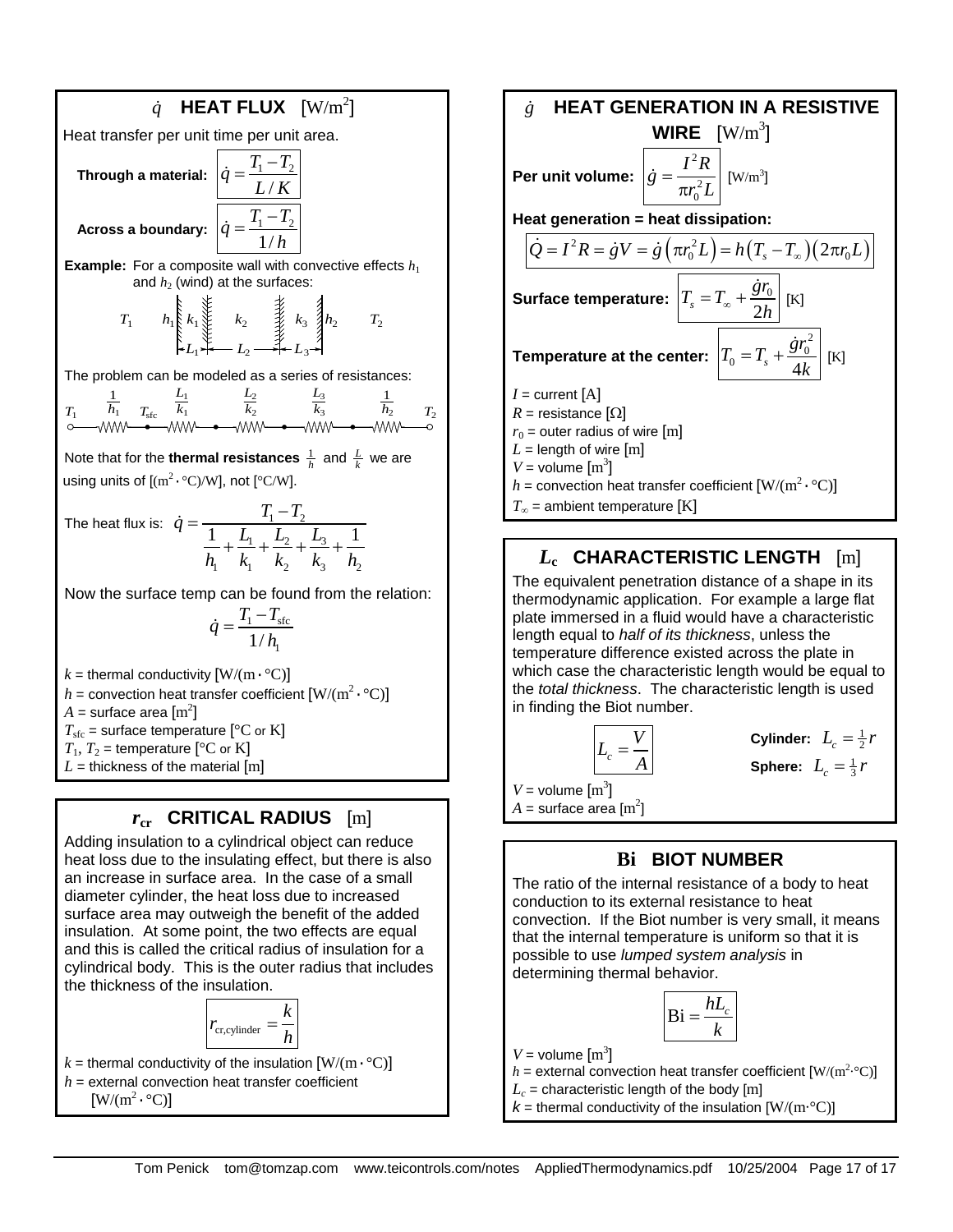# $\bm{b}$   $\,$  THERMAL TIME CONSTANT  $\,$   $\, [s^{\text{-}1}]$

The thermal time constant is used in lumped system analysis (*see next*) to describe the (exponential) rate at which a body approaches thermal equilibrium. It is the inverse time it takes for the temperatureequilibrium gap to reduce to 1/*e* (approximately 1/3) it's previous amount. For example if a 400°C object is placed in a 100°C medium, it will cool to 200°C in approximately 1/*b* seconds.

$$
b = \frac{h}{\rho C_p L_c}
$$

 $h =$  external convection heat transfer coefficient  $[W/(m^2 \cdot ^{\circ}C)]$ 

 $\rho$  = volume density  $\left[\text{kg/m}^3\right]$ 

 $C_p$  = specific heat at constant pressure (1.005  $\textcircled{2}$  300k)  $[kJ/(kg \cdot {}^{\circ}C)]$ 

 $L_c$  = characteristic length of the body [m]

### **LUMPED SYSTEM ANALYSIS**

Lumped system analysis assumes the interior temperature of a body to be uniform throughout the body. The method may be used when the Biot number is small.

 $Bi < 0.1$ 

When this condition is met, the temperature variation across the internal area of the body will be slight. The following relation may be used:

$$
\frac{T(t) - T_{\infty}}{T_i - T_{\infty}} = e^{-bt} \quad \text{where } b = \frac{h}{\rho C_p L_c}
$$

To find the time at which the temperature change from  $T_i$  to *T*∞ is 99% complete, set  $e^{-bt} = 0.01$ .

 $T(t)$  = temperature at time  $t$  [°C]  $T_{\infty}$  = temperature of the surroundings  $[^{\circ}C]$  $T_i$  = initial temperature of the body  $[°C]$  $b$  = time constant (see previous)  $[s^{-1}]$  $t =$  time [s]  $h =$  external convection heat transfer coefficient  $[W/(m^2 \cdot ^{\circ}C)]$  $\rho$  = volume density  $\left[\text{kg/m}^3\right]$  $C_p$  = specific heat at constant pressure (1.005  $\textcircled{2}$  300k)  $[kJ/(kg \cdot ^{\circ}C)]$  $L_c$  = characteristic length of the body [m]

#### **STEPHAN-BOLTZMANN LAW**

The idealized surface that emits radiation at the maximum rate is called a **blackbody**. The maximum radiation that can be admitted from a body at temperature  $T_s$  is given by the Stephan-Boltzmann law.

$$
\dot{q} = \sigma T_s^4 \quad \text{[W/m}^2\text{]}
$$

$$
\dot{Q}_{\text{max}} = \sigma A T_s^4 \quad \text{[W]}
$$

σ = Boltzmann constant, 5.6705×10<sup>-8</sup> W/(m<sup>2</sup> · K<sup>4</sup>)

 $A =$  surface area  $\rm [m^2]$ 

 $T_s$  = surface temperature [K]

### ε **EMISSIVITY** [no units]

Radiation from real surfaces is somewhat less than radiation from a blackbody (idealized heat-radiating surface). The emissivity of a surface is the factor that relates its ability to radiate heat to that of an ideal surface.

$$
\dot{q} = \varepsilon \sigma T_s^4 \quad \text{[W/m}^2\text{]}
$$

$$
\dot{Q}_{\text{max}} = \varepsilon \sigma A T_s^4 \quad [W]
$$

 $\epsilon$  = emissivity  $0 \leq \epsilon \leq 1$  [no units]

$$
\sigma = \text{Boltzmann constant},\, 5.6705 \times 10^{-8} \; W/(m^2 \cdot K^4)
$$

 $A =$  surface area  $\mathrm{[m^2]}$ 

 $T_s$  = surface temperature [K]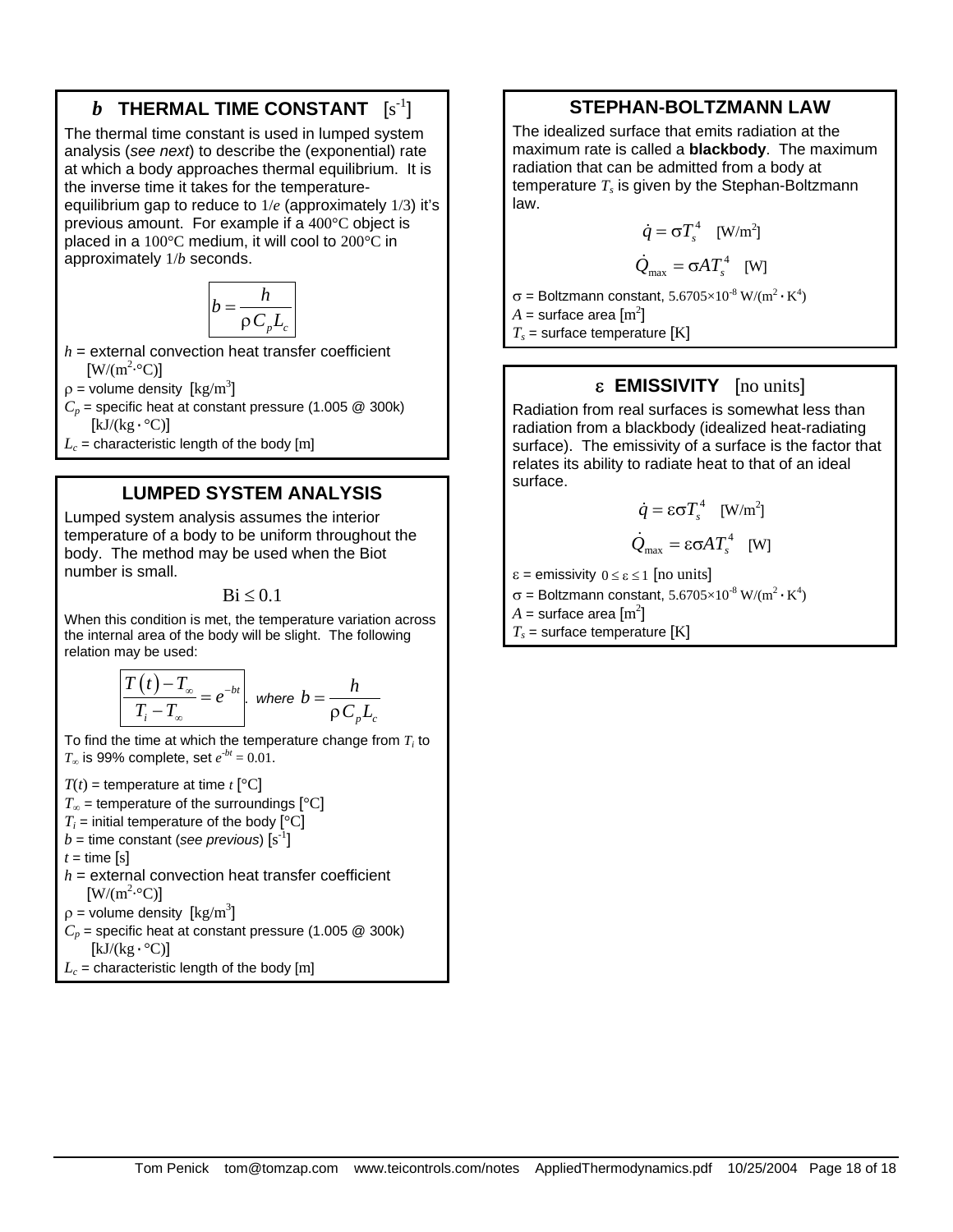# **GENERAL MATHEMATICAL**



product of the complex number and its **complex conjugate**.  $(x + jy)^2 = (x + jy)(x + jy)^* = (x + jy)(x - jy)$ 

#### **SERIES**

$$
\sqrt{1+x} \Box 1 + \frac{1}{2}x, \ |x| \Box 1
$$
  

$$
\frac{1}{\sqrt{1+x}} \Box 1 - \frac{x}{2} + \frac{3x^2}{8} - \frac{5x^3}{16} + \frac{35x^4}{128} - \cdots, \ -\frac{1}{2} < x < \frac{1}{2}
$$
  

$$
\frac{1}{1-x^2} \Box 1 + x^2 + x^4 + x^6 + \cdots, \ -\frac{1}{2} < x < \frac{1}{2}
$$
  

$$
\frac{1}{(1-x)^2} \Box 1 + 2x + 3x^2 + 4x^3 + \cdots, \ -\frac{1}{2} < x < \frac{1}{2}
$$
  

$$
\frac{1}{1+x} \Box 1 - x + x^2 - x^3 + \cdots, \ -\frac{1}{2} < x < \frac{1}{2}
$$
  

$$
\frac{1}{1-x} \Box 1 + x + x^2 + x^3 + \cdots, \ -\frac{1}{2} < x < \frac{1}{2}
$$

**EULER'S EQUATION** 

 $e^{j\phi} = \cos \phi + j \sin \phi$ 

π

and  $j = e^{j\frac{n}{2}}$ =

#### **HYPERBOLIC FUNCTIONS**

 $j \sin \theta = \sinh ( j \theta )$ 

 $j \cos \theta = \cosh ( j \theta )$ 

 $j \tan \theta = \tanh ( j \theta)$ 

#### **PHASOR NOTATION**

To express a derivative in phasor notation, replace *t* ∂ ∂ with *j*ω. For example, the Telegrapher's equation  $\frac{\partial V}{\partial t} = -L \frac{\partial V}{\partial t}$  $\frac{\partial V}{\partial z} = -L \frac{\partial I}{\partial t}$ becomes  $\frac{\partial V}{\partial t} = -Lj\omega I$ *z*  $\frac{\partial V}{\partial t} = -Lj\omega$  $\frac{\partial}{\partial z} = -Lj\omega I$ .

**SPHERE**   $Area = \pi d^2 = 4\pi r^2$  Volume  $= \frac{1}{6}\pi d^3 = \frac{4}{3}\pi r^3$ 

#### **GRAPHING TERMINOLOGY**

 With *x* being the horizontal axis and *y* the vertical, we have a graph of *y* versus *x* or *y* **as a function of** *x*. The *x*-axis represents the **independent variable** and the *y*-axis represents the **dependent variable**, so that when a graph is used to illustrate data, the data of regular interval (often this is time) is plotted on the *x*-axis and the corresponding data is dependent on those values and is plotted on the *y*axis.